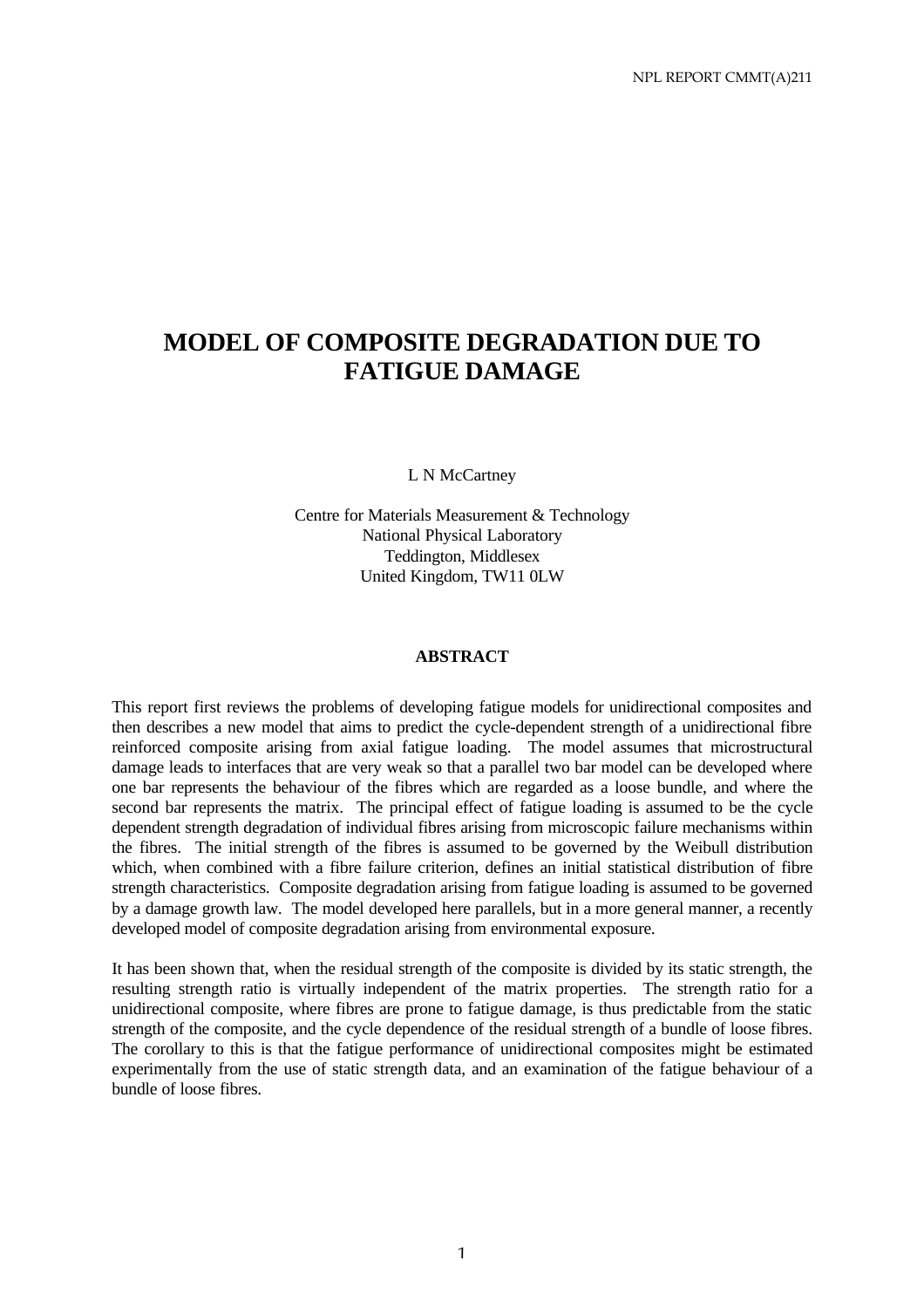# © Crown copyright 1999 Reproduced by permission of Controller, HMSO

ISSN 1361-4061

National Physical Laboratory Teddington, Middlesex, UK, TW11 0LW

No extracts from this report may be reproduced without the prior written consent of the Managing Director, National Physical Laboratory; the source must be acknowledged.

Approved on behalf of Managing Director, NPL, by Dr C Lea, Head of Centre for Materials Measurement & Technology

Signature of Head of Centre ...................……… Signature of principal author.............................……..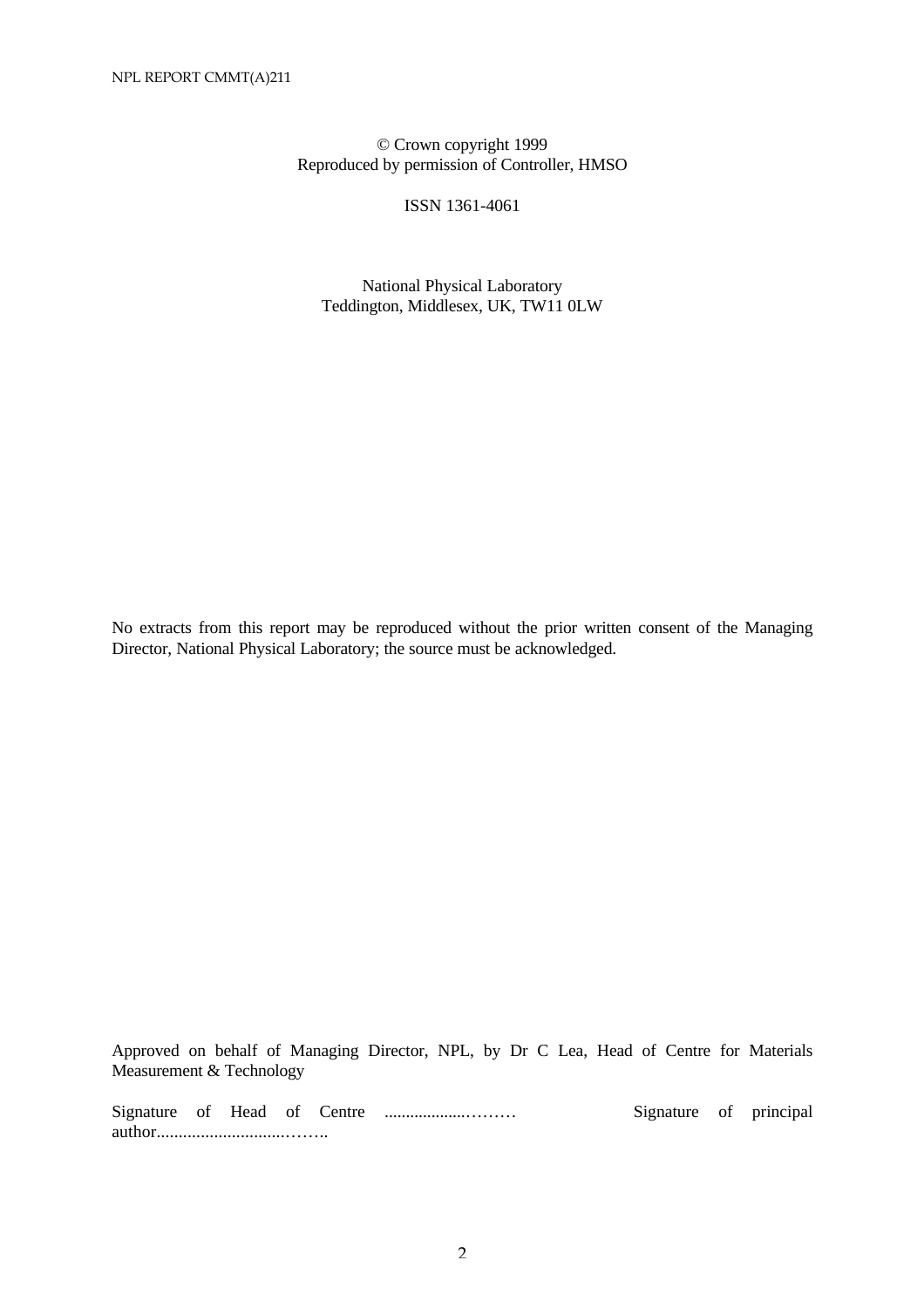# **CONTENTS**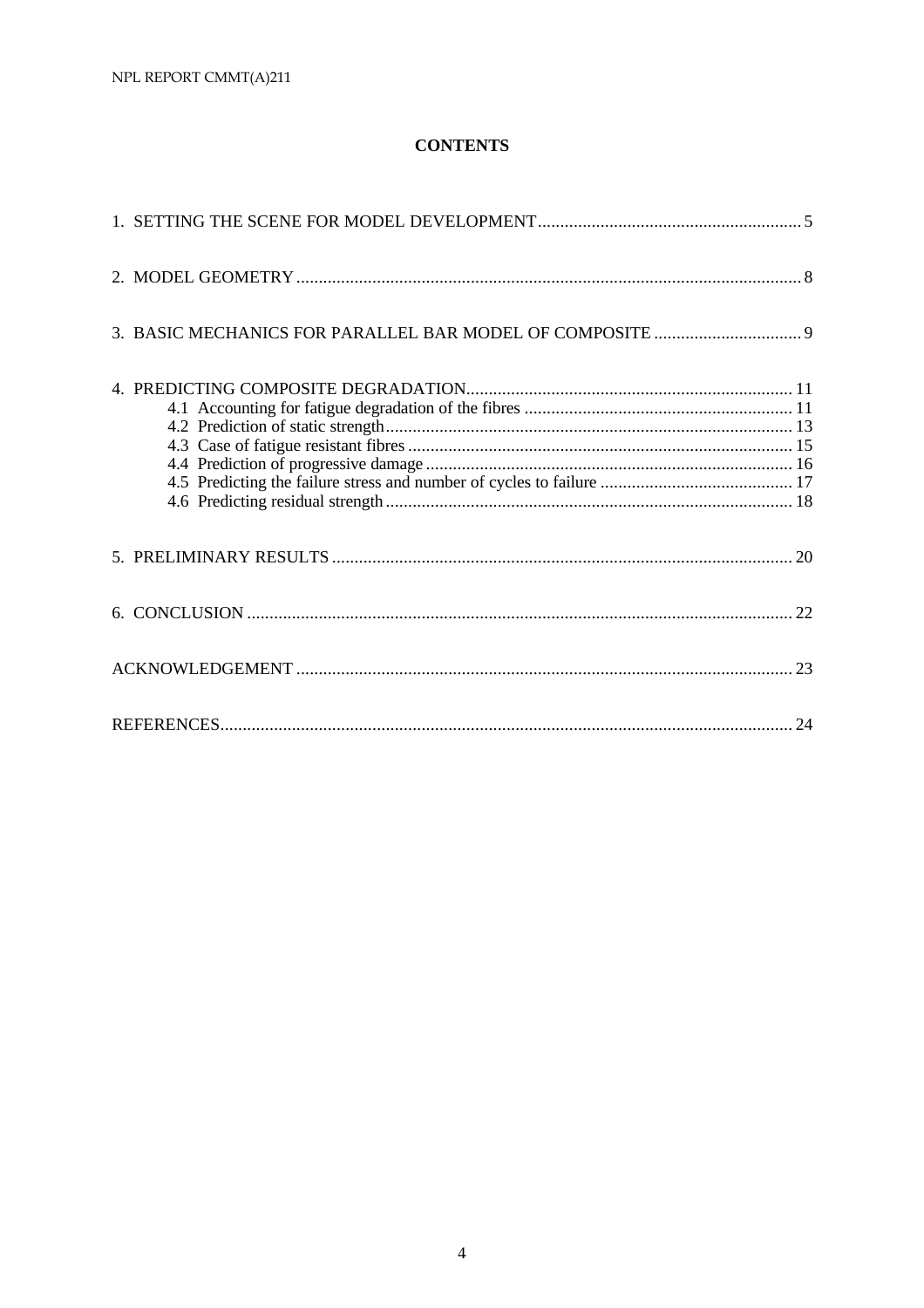# **Important notation**

| $\mathbf{F}$                     | Maximum load applied during fatigue loading                                    |
|----------------------------------|--------------------------------------------------------------------------------|
| $F_{min}$                        | Minimum load applied during fatigue loading                                    |
| $\Delta F$                       | Load range for uniform amplitude fatigue loading                               |
| $\mathbf R$                      | Fatigue load ratio ( $F/F_{min}$ )                                             |
| ${\bf N}$                        | Number of fatigue cycles                                                       |
| $N_f$                            | Number of cycles to failure due to fatigue loading                             |
| S(N)                             | Residual strength after N fatigue cycles                                       |
| A                                | Area of cross section of a single fibre                                        |
| $V_f$                            | Fibre volume fraction                                                          |
| $V_m$                            | Matrix volume fraction                                                         |
| $F_b(N)$                         | Maximum load applied to the fibre bundle                                       |
| $\sigma(N)$                      | Maximum stress in a surviving fibre                                            |
| $\Delta \sigma(N)$               | Stress range in a surviving fibre                                              |
| $\sigma_{b}(N)$                  | Effective stress applied to the bundle of fibres                               |
| $\sigma_{\rm app}({\rm N})$      | Effective stress applied to the composite                                      |
| $\sigma_m(N)$                    | Maximum stress in the matrix                                                   |
| $\Delta \sigma$ <sub>m</sub> (N) | Stress range in the matrix                                                     |
| $\varepsilon(N)$                 | Axial strain in fibres and matrix after N fatigue cycles                       |
| $E_f$                            | Young's modulus of the fibres                                                  |
| $E_m$                            | Young's modulus of the matrix                                                  |
| $E_b(N)$                         | Effective modulus of the fibre bundle                                          |
| $E_c(N)$                         | Effective modulus of the composite                                             |
| P(N)                             | Number of surviving fibres after N fatigue cycles                              |
| $\alpha$                         | Dimensionless parameter defined by $V_mE_m / V_fE_f$                           |
| а                                | Parameter characterising fibre damage due to fatigue loading                   |
| $a_c(N)$                         | Critical value of a after N cycles                                             |
| $X_o(N)$                         | Initial value of a that requires N cycles to reach the critical value $a_c(N)$ |
| $\sigma_i(N)$                    | Initial strength of fibres that fail after N cycles                            |
| m                                | Weibull exponent                                                               |
| $\sigma_{o}$                     | Scaling stress used in Weibull distribution                                    |
| $\mathbf C$                      | Coefficient appearing in the fibre degradation law                             |
| q, r                             | Exponents appearing in the fibre degradation law                               |
| $\hat{\mathbf{x}}$               | Normalised value of any quantity x                                             |
|                                  |                                                                                |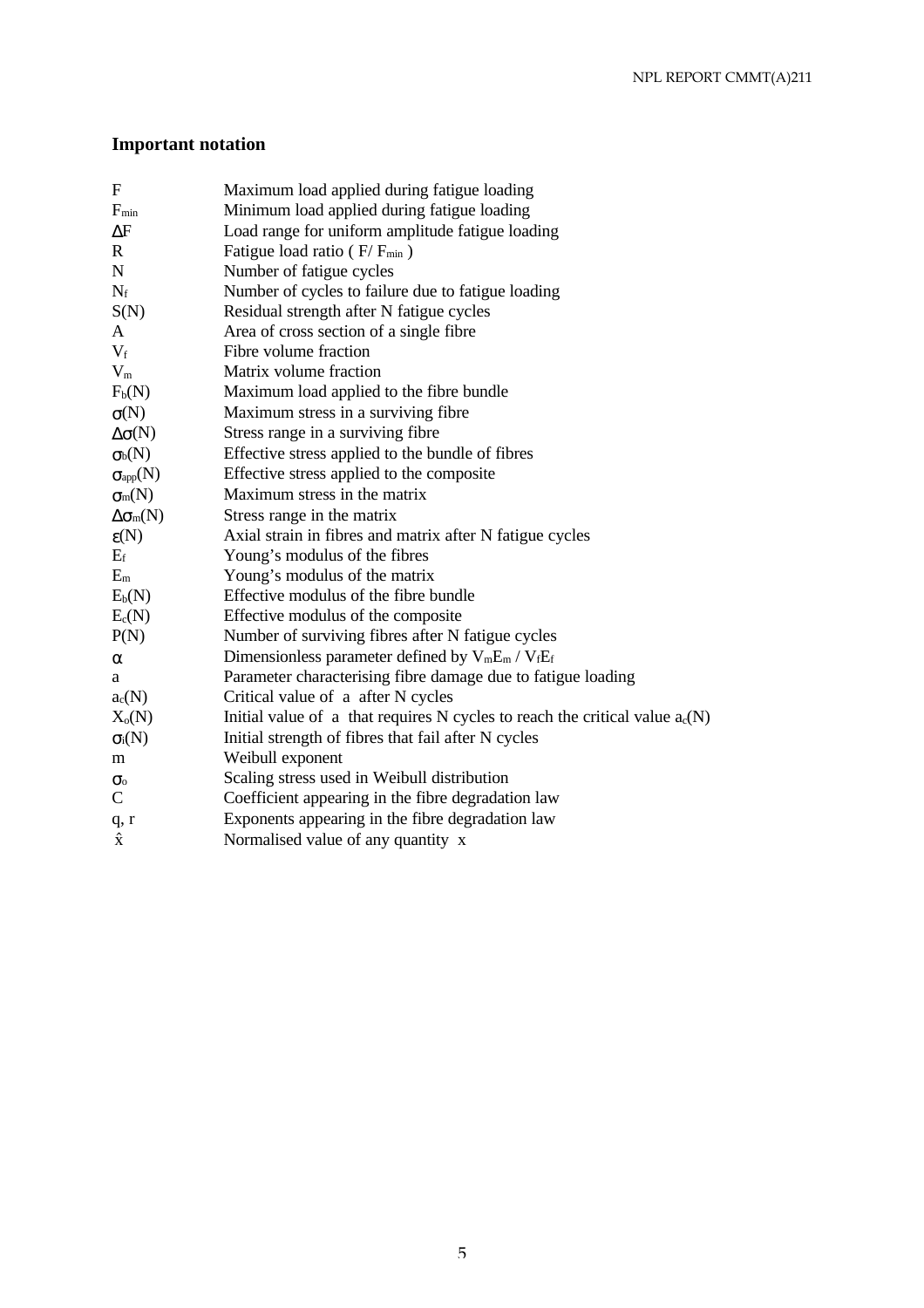# **1. SETTING THE SCENE FOR MODEL DEVELOPMENT**

The fatigue performance of all materials is usually characterised by S-N data that relates the maximum stress applied during uniform amplitude fatigue loading to the lifetime, which is the number of fatigue cycles to failure of a virgin testpiece. Fatigue performance is also affected by the mean stress that is applied during loading. A useful type of design data concerns the dependence of the residual strength of the material on the number of cycles to which the testpiece has been subjected. For monolithic materials the mechanism of fatigue damage is usually the formation of micro-cracks that gradually increase in size during fatigue loading until the largest crack is long enough to cause catastrophic failure of the testpiece. Such microcracks can initiate on the testpiece surface as a result of machining damage or, in the case of carefully prepared testpieces, as a result of localised plastic flow at the free surface leading to the development of extrusions and intrusions from which cracks eventually form. Microcracks can also form internally at metallurgical defects that cause localised stress concentrations which are large enough to enable reversed plastic flow mechanisms to operate during fatigue loading leading to the development of microcracks. Stress concentrations arising from specimen end effects can also initiate microcracks during fatigue loading. Key aspects of such microstructural damage growth are the fatigue growth law that determines the rate of growth of the defects, and the fracture toughness of the material that controls the occurrence of the catastrophic failure event. Also key and exceedingly difficult to model is the damage initiation stage of the fatigue process. It will become clear that the problem of modelling fatigue damage in monolithic materials is much simpler than the modelling required to predict the fatigue performance of unidirectional fibre reinforced composites, and yet there are very significant problems associated with fatigue damage prediction in monolithic materials. There is no generally accepted approach to the predictive modelling of S-N fatigue data, principally because of the problems of predicting how many fatigue cycles are needed to initiate a micro-crack whose size is larger enough for growth under fatigue loading to be predictable using convention fracture mechanics based on a fatigue crack growth law.

Turning now to the fatigue performance of unidirectional composites, the approach has been to characterise the fatigue performance of composite materials using exactly the same type of test that is used for monolithic materials, i.e. the measurement of S-N data and residual strength as a function of the number of fatigue cycles that have been applied. A very useful review by Konur & Matthews [1] includes an examination of the effect of both fibre and matrix properties on the fatigue performance of unidirectional composites. It is clear from this review that the micro-mechanisms of fatigue damage development are very complex and the observed behaviour of composite fatigue performance is very unlikely to be represented adequately by a single mechanistic model. This presents severe problems when attempting to develop a predictive model of behaviour for the fatigue loading of unidirectional fibre reinforced materials. The following discussion attempts to develop a rational approach to modelling fatigue behaviour of these materials.

The definition of S-N data requires a precise definition of the point of failure. For monolithic materials failure occurs when the testpiece breaks into two pieces provided that the failure occurs within the gauge length of the testpiece. When testing unidirectional composites such a clear point of failure rarely occurs. If it does such failures are often a result of the presence of unrepresentative defects in the material, or of machining damage. A testpiece made of well machined good quality material will often fail as a result of fatigue damage entering the grip region by a splitting mechanism. The testpiece fails because of such events which might not be relevant to the failure of engineering components, e.g. fibre wound pressure vessels where gripping aspects are not relevant. S-N data from testpieces have little relevance to fatigue performance of the pressure vessel. The uncertainty of the relevance of S-N fatigue test data to the design of engineering components is a major obstacle to future developments of the subject. The approach to be used here is to consider S-N data as though it had been collected from a perfect test procedure and machine, where there is negligible effect of gripping (including friction)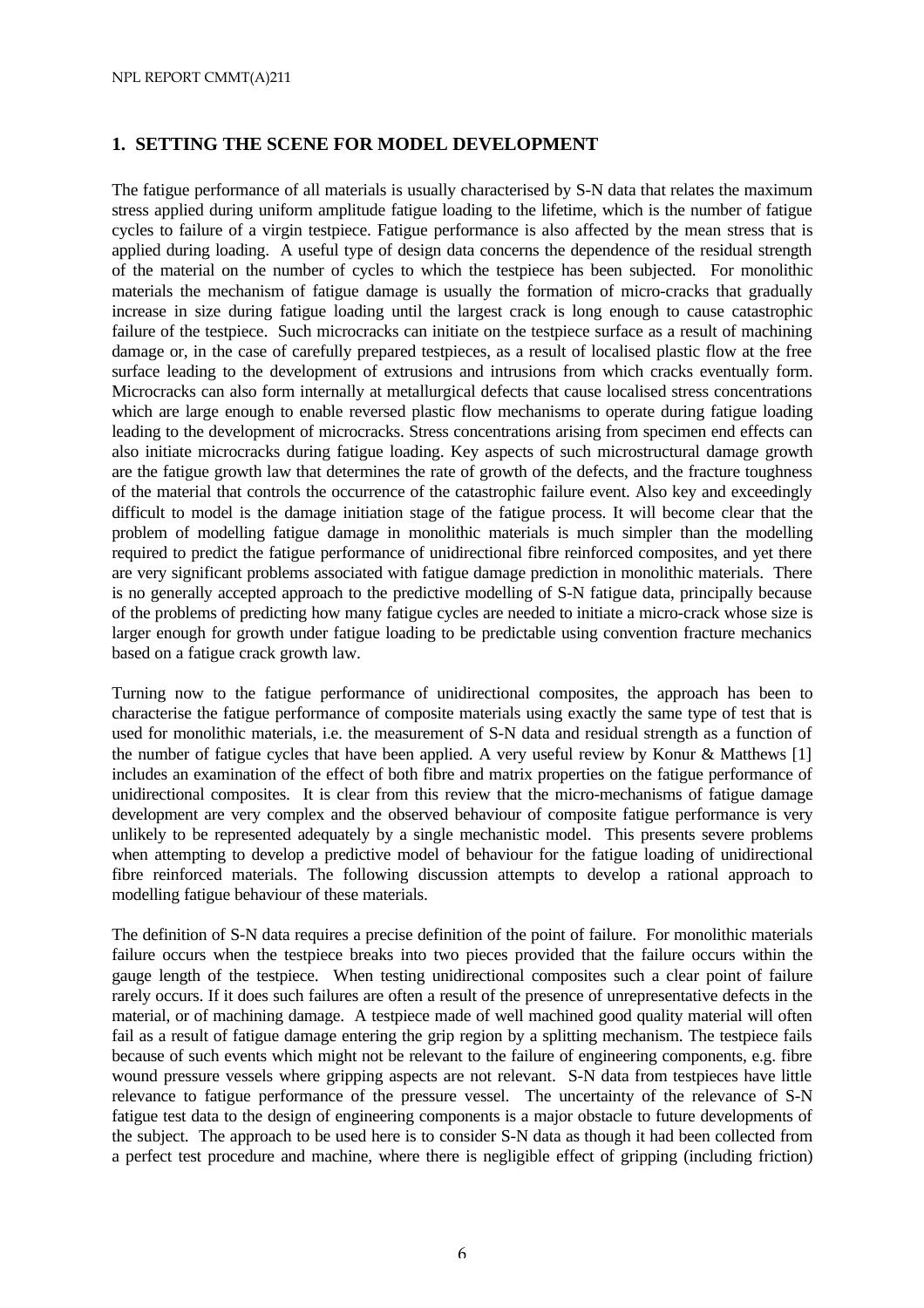and specimen geometry on the fatigue failure, and negligible self-heating arising from energy dissipation in the testpiece. This obviously will present major problems of validation of the model by experimental measurement.

Given that a perfect testing procedure is available such that a definite point of testpiece failure can be defined that is not influenced by gripping factors, the point of failure of a unidirectional composite is regarded to be the occurrence of a catastrophic failure that is characterised by the failure of all the fibres in the composite, and of the matrix. This definition raises the issue as to whether individual fibres are prone to fatigue damage, i.e. if fibres were fatigue tested in a single fibre test, would they exhibit an S-N curve and show a cycle dependent residual strength? There does not seem to be a definitive answer to this question. The approach to be adopted here is to assume that fibre strength degrades as a result of fatigue loading. One rationale for doing this, of relevance to later tasks in the Project CPD2, is based on the fact that environmental exposure can certainly degrade fibre properties (e.g. glass fibres) when subject to static loading, and that such degradation is likely to accelerate when the fibres are also subject to fatigue loading at some specified level of mean load.

Having discussed the difficulties of defining failure for unidirectional composites, and the consequent effect on the S-N data itself, it is now appropriate to consider the micro-mechanisms that can occur within unidirectional composites during fatigue loading. It is assumed at the start of fatigue testing that the composite is such that the matrix is well bonded to all the fibres. During fatigue loading microstructural damage can develop in various forms each having different consequences on subsequent damage development and fatigue performance. If the Poisson's ratio of fibre and matrix, and thermal stresses, are such that during cycling the fibre/matrix interface experiences some tensile normal tractions it is possible for interface defects to grow in size developing fibre/matrix debonds. In principle all fibre/matrix interfaces could become debonded by this mechanism. On the other hand if the interfacial normal tractions are always compressive the interface will remain bonded provided no other damage mechanism influences the interface such as a matrix crack or fibre failure. For polymer based composites it is often damage in the matrix that affects fatigue performance. Here defects within the matrix will grow in size as a result of the cyclic stress experienced locally within the matrix. The tips of such microcracks can grow towards the fibres and the fibre/matrix interfaces. Load transfer locally arising from the presence of the matrix crack can lead to a local stress concentration in the fibre causing a fibre failure. Such behaviour is expected for well bonded fibres and matrix. The occurrence of a fibre fracture can then promote fibre/matrix debonding in the neighbourhood of the fibre fracture. If the composite were such that the fibres and matrix are not well bonded then the fibre/matrix interface might debond before fatigue loading results in the matrix crack reaching the interface. The debonded interface prevents the build up of a large stress concentration and fibre failure.

Fibre/matrix debonding, however caused, can promote the occurrence of longitudinal splits which grow in length, often into the gripping region of testpieces, thus causing premature failure of the composite. Such a failure mechanism must be regarded as a feature of the test method and S-N data based on such failures will not necessarily be representative of the fatigue performance of the material in more favourable situations (e.g. fatiguing of fibre-wound tubes).

Having dealt with matrix fatigue mechanisms it is now appropriate to consider fatigue mechanisms in fibres. Consider first of all the case where either the matrix is not susceptible to fatigue damage, or is such that fatigue damage in the matrix does not lead to stress concentration in the fibre because of fibre/matrix debonding, or because the matrix is so degraded by fatigue that it is incapable of transferring load to the fibres. If fibres do not degrade as a result of fatigue loading then if the unidirectional composite is loaded so that the maximum stress in the fibres is less than their in situ strength, the composite will not fail. If fibres do degrade as a result of fatigue loading then the performance of the composite is determined principally by fibre behaviour. This situation is mathematically tractable and will be the basis of the model to be developed. The strength reduction of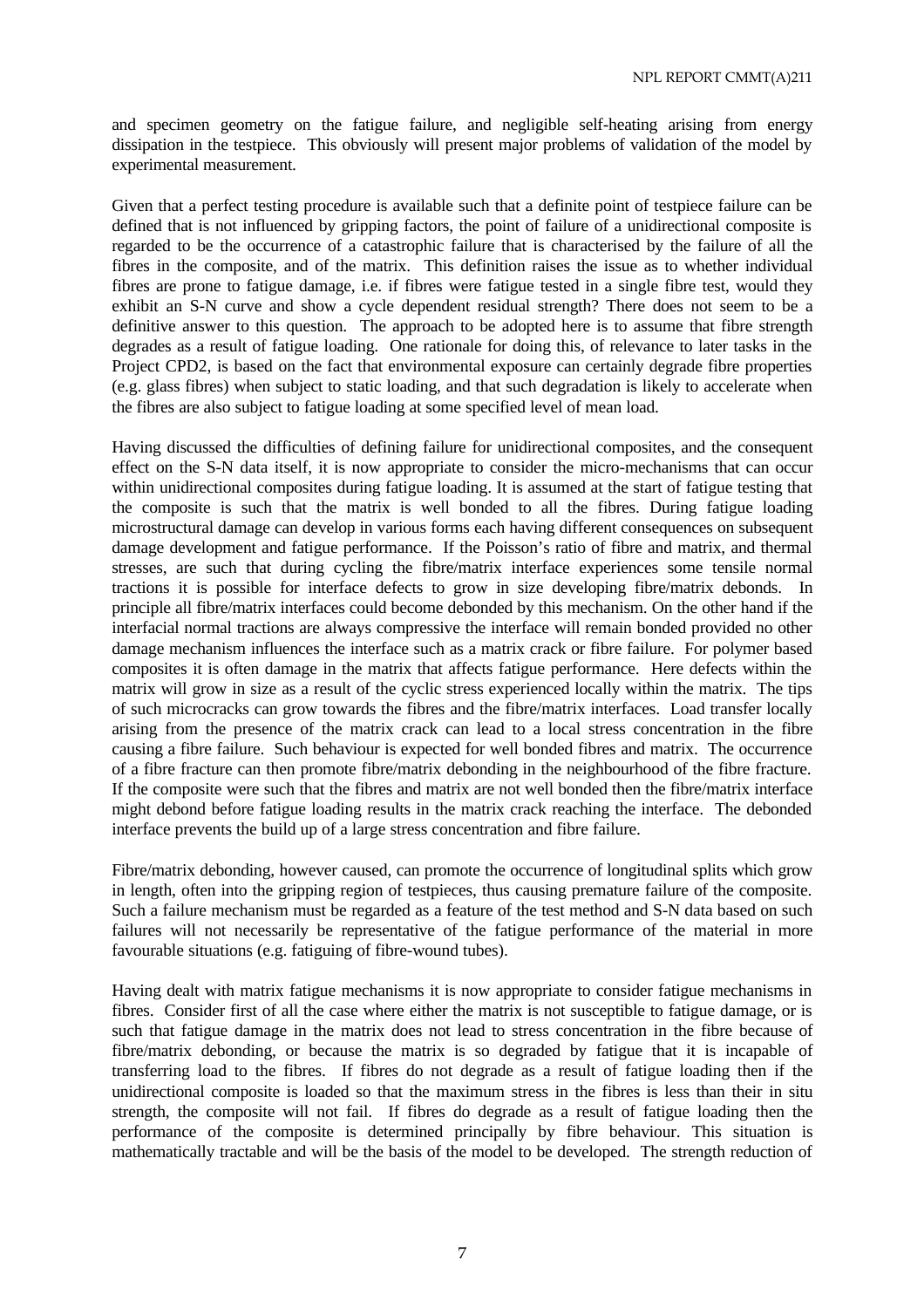the fibres can result because of the progressive growth of fibre defects caused by fatigue crack growth at a microscopic level. For fibres subjected to fatigue loading the failure mechanisms are not always so clearly defined and it becomes necessary to consider the concept of an effective fibre strength characteristic that has the role of relating the fibre strength to a measure of its state of degradation.

Prolonged exposure to fatigue loading can lead to a deterioration in interface properties. Given that the axial strength of a unidirectional composite is not affected to a great extent by interface properties, it is reasonable to assume, when modelling the axial behaviour of a unidirectional composite, that the interfaces in the composite following prolonged fatigue exposure have no 'strength'. This enables a relatively simple approach to be taken that should provide good insight into the axial behaviour of a composite when exposed to fatigue loading.

Because of the dominance of fibre behaviour, earlier modelling work applied to fibre composites [2, 3] regarded the unidirectional composite as a loose bundle of parallel fibres having equal length, so that the relatively low load carrying capacity of the matrix was ignored. The fibres in the bundle were assumed to be attached to rigid supports which were able to share the applied load equally between all surviving fibres. The objective of this report is to use the loose bundle model, taking the load carrying capacity of the matrix into account, when considering the axial behaviour of unidirectional fibre reinforced composites subject to axial fatigue loading. In addition, the model is extended so that a more general fibre damage growth law can be used. The procedure has already been carried out for the case of composite degradation arising from environmental exposure [4] for the special case where fibre degradation arises because of the growth of defects governed by the laws of fracture mechanics. The advantage of adopting this approach is that in a later stage of the project the models developed can be further developed in order to examine the effects of combined environmental and fatigue loading on the performance of a unidirectional composite.

# **2. MODEL GEOMETRY**

Consider a unidirectional fibre reinforced composite having a fibre volume fraction  $V_f$  and matrix volume fraction  $V_m$  such that  $V_f + V_m = 1$ . The application of axial cyclic loading to the composite is considered to lead to a progressive weakening of the fibres. In addition, interfaces between the fibres and matrix are regarded as being significantly weakened by fatigue loading to the extent that it can be assumed that the fibres and matrix behave independently in regions of the composite that are well away from the uniaxial loading mechanism where clamping effects become important. This assumption means that the composite can be modelled as a parallel bar model, as shown in Fig.1. The fibres in the composite are regarded as acting as a loose bundle forming one bar of the model. The matrix material in the composite is considered as being gathered together to form the other bar of the model which is regarded as homogeneous, i.e. the bar is solid. When a fibre fails the load it carried is shared between the surviving fibres in the bundle and the matrix in such a way that all surviving fibres and matrix experience the same axial strain increment. The fibres are assumed to have the same length so that each surviving fibre has the same stress throughout the progressive failure process. Progressive strength reduction of the fibres due to fatigue loading leads to successive fibre failure until the bundle collapses. It is assumed that bundle collapse corresponds to the catastrophic failure of the composite, i.e. the matrix strength is insufficient to maintain the load when all the fibres have failed.

The composite is subjected to a cyclic uniaxial fatigue load where the R-ratio defined by  $R = F_{min}/F$  is fixed; F and  $F_{min}$  (= RF) denoting the maximum and minimum values of the applied uniform amplitude load cycle. The load range applied to the composite is given by  $\Delta F = (1 - R)F$ . The number of fatigue cycles executed is denoted by N, where  $N = 0$  corresponds to the instant when the maximum load is first applied. The objective is to develop a parallel bar model of a composite so that it can predict the dependence of composite fatigue life  $N_f$  on the fixed maximum load F and load ratio R, and the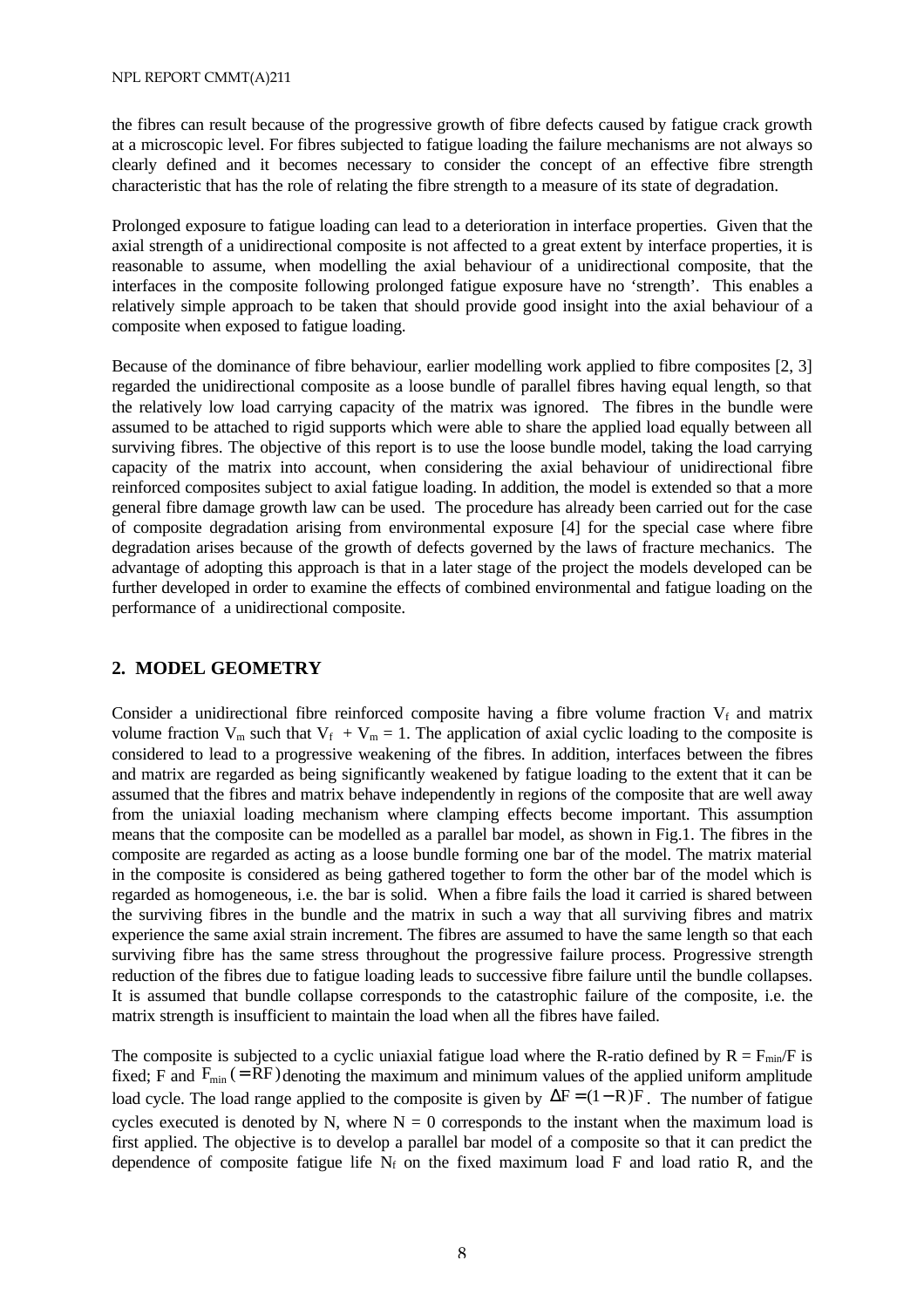dependence of the residual strength S(N) of the composite on the number N of fatigue cycles executed from the instant of first loading.

# **3. BASIC MECHANICS FOR PARALLEL BAR MODEL OF COMPOSITE**

The analysis of the parallel bar model shown in Fig.1 will neglect any axial thermal stresses arising from a mismatch of the thermal expansion coefficients of the fibres and the matrix. The area fraction of all fibres in the bundle is denoted by  $A_b$ , and that of the matrix by  $A_m$ . It follows that

$$
V_{f} = \frac{A_{b}}{A_{b} + A_{m}} , \qquad V_{m} = \frac{A_{m}}{A_{b} + A_{m}} = 1 - V_{f} . \qquad (1)
$$

The maximum and minimum loads applied to the fibre bundle after N cycles are denoted by  $F_b(N)$  and  $RF_b(N)$ , and the corresponding applied load range is denoted by  $(1-R)F_b(N)$ . After N cycles the maximum and minimum stresses during a cycle in each surviving fibre are denoted respectively by  $\sigma(N)$  and R $\sigma(N)$ , and the corresponding stress range is denoted by  $\Delta \sigma(N) = (1 - R) \sigma(N)$ . The crosssectional area of each of the fibres in the bundle is denoted by A , and the axial modulus of each fibre is denoted by  $E_f$  which is assumed to be independent of the number of cycles that have been executed. The maximum and minimum stresses in the matrix, after N cycles have been executed, are denoted respectively by  $\sigma_m(N)$  and  $R\sigma_m(N)$  where the corresponding matrix stress range is denoted by  $\Delta \sigma_m(N) = (1 - R) \sigma_m(N)$ . The modulus of the matrix is denoted by E<sub>m</sub> which is assumed to be independent of N. A cycle dependence could be included to account for the degradation of the matrix resulting from fatigue loading, but it would be very difficult to develop a model that accounted for the micro-mechanisms of matrix failure.



*Fig.1 : Two bar model of a unidirectional composite subject to fatigue loading*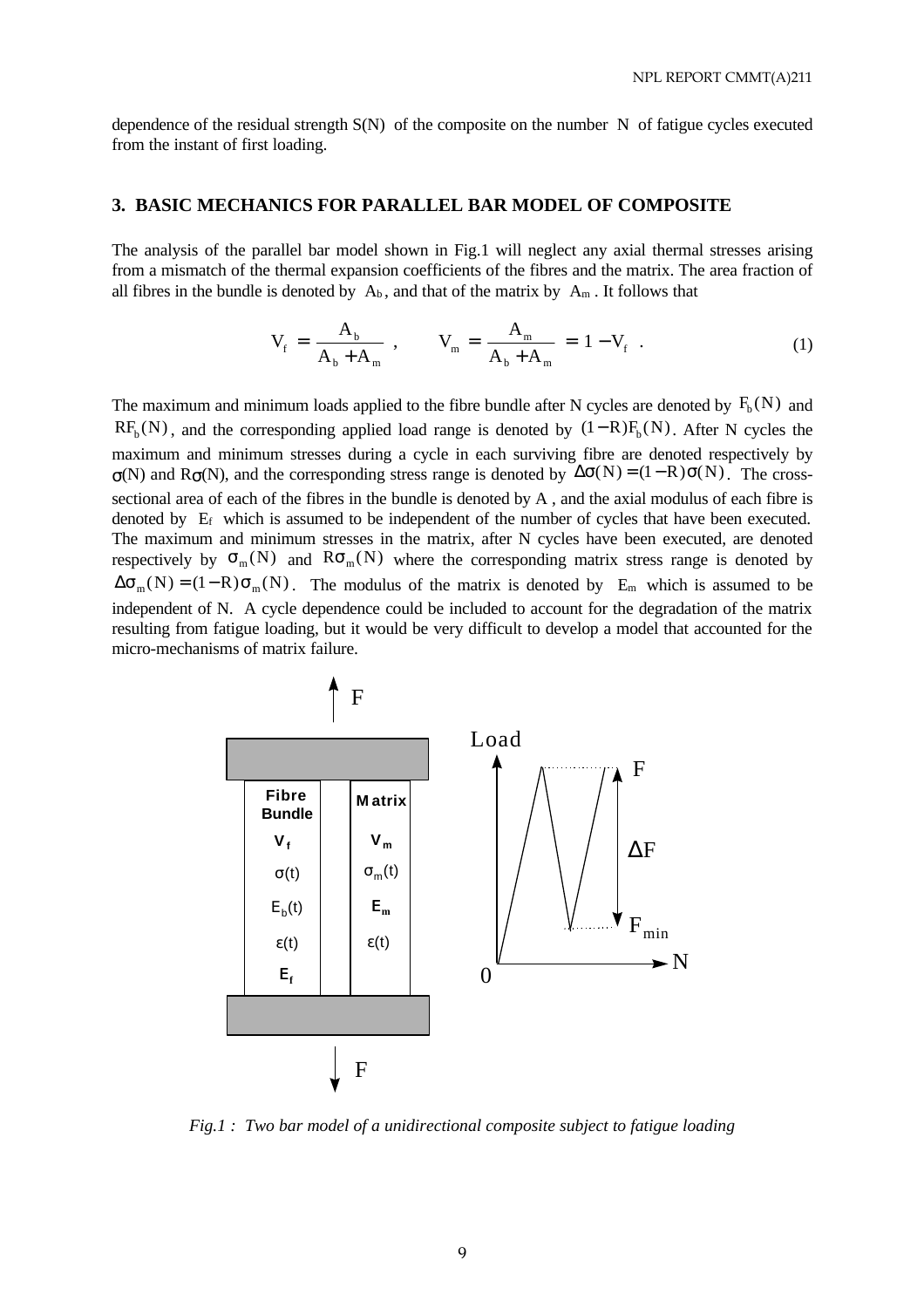In Fig.1 the fatigue cycles are represented by a piece-wise linear form that is difficult to achieve in practice where sinusoidal loading is often used. As time dependence is not to be introduced into the model the shape of fatigue cycle assumed is an irrelevant consideration.

After N cycles the maximum axial strain during cycling in all surviving fibres of the bundle and the matrix has the same value that is denoted by  $\varepsilon(N)$ , and the corresponding minimum value is  $R_{\varepsilon}(N)$  such that the strain range is  $\Delta \varepsilon(N) = (1 - R)\varepsilon(N)$ . As thermal expansion mismatch effects are neglected it follows that

$$
\varepsilon(N) = \frac{\sigma(N)}{E_f} = \frac{\sigma_m(N)}{E_m} .
$$
 (2)

The balance of forces in the parallel bar model leads to the equilibrium relations

$$
F_b(N) + A_m \sigma_m(N) = F . \tag{3}
$$

The number of surviving fibres in the bundle after N cycles is denoted by  $P(N)$  so that the maximum load applied to the bundle after N cycles may be written

$$
F_b(N) = P(N)A\sigma(N) . \qquad (4)
$$

On substituting (4) into (3) followed by the elimination of the matrix stress and the strain  $\varepsilon(N)$  using (1) and (2) it can be shown that the number of fibres P(N) surviving after N cycles is related to the fibre stress  $\sigma(N)$  through the following relation that quantitatively characterises the load sharing that occurs when fibres in the composite fail

$$
\left[\frac{P(N)}{P_0} + \alpha\right] \sigma(N) = \frac{F}{A_b} , \qquad A_b = P_0 A , \qquad P_0 = P(0) ,
$$
 (5)

where

$$
\alpha = \frac{V_m E_m}{V_f E_f} \tag{6}
$$

It is useful to relate the number of fibres surviving in the bundle after N cycles to the effective axial modulus of the bundle  $E_b(N)$ . The effective stress applied to the bundle is defined by

$$
\sigma_{b}(N) = \frac{F_b(N)}{A_b} \,, \tag{7}
$$

and since the axial strain of the bundle and the individual fibres has the value  $\varepsilon(N)$ 

$$
\varepsilon(N) = \frac{\sigma(N)}{E_f} = \frac{\sigma_b(N)}{E_b(N)} = \frac{F_b(N)}{A_b E_b(N)} = \frac{P(N)}{P_0} \frac{\sigma(N)}{E_b(N)},
$$
\n(8)

where use has been made of (4) and (7). Clearly the effective axial modulus of the fibre bundle is given by P(N

$$
E_b(N) = \frac{P(N)}{P_0} E_f .
$$
 (9)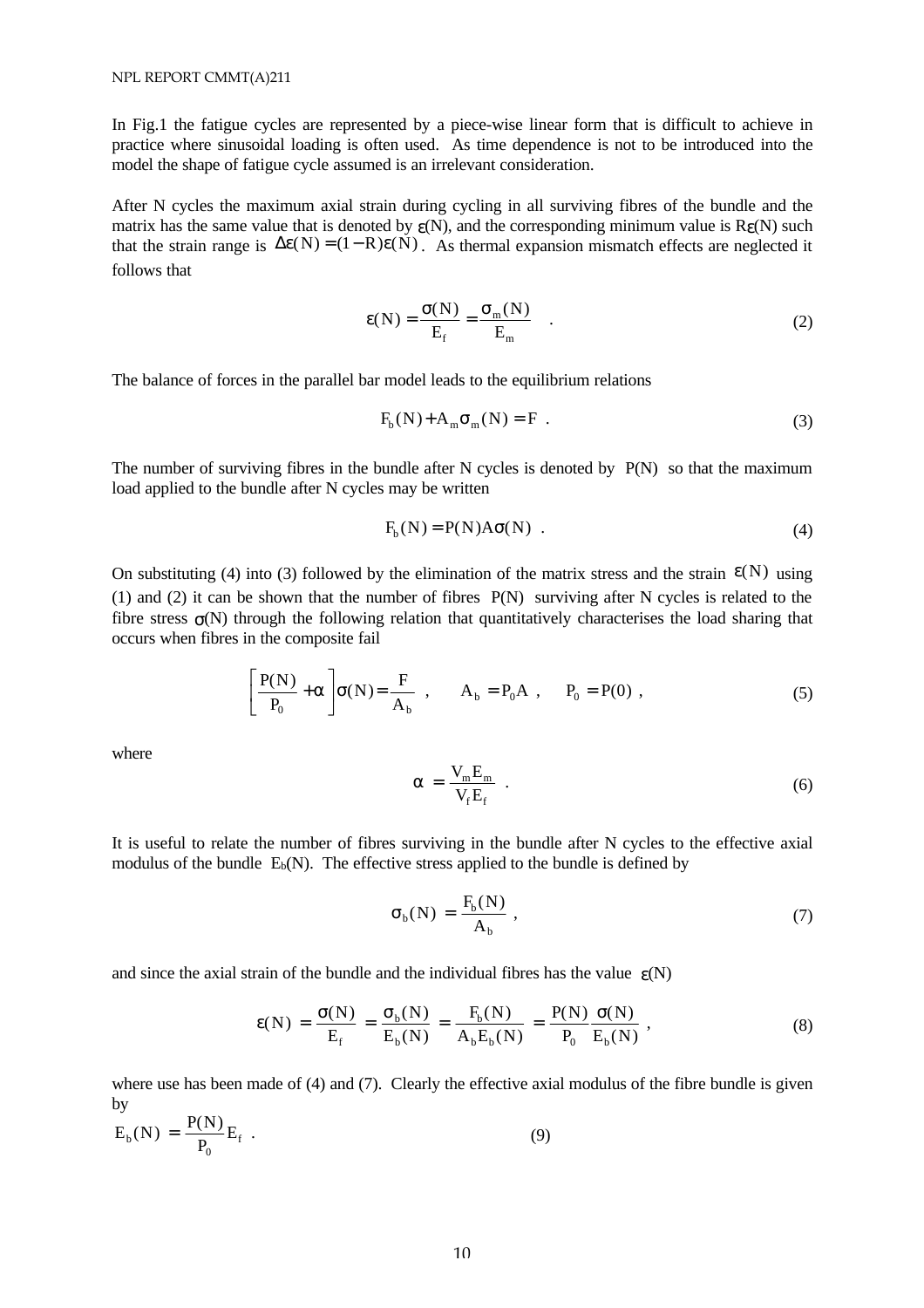The effective stress  $\sigma_{app}$  applied to the composite is defined by

$$
\sigma_{app} = \frac{F}{A_b + A_m} = \frac{V_f F}{A_b},\tag{10}
$$

and it can be shown from  $(1)$ ,  $(5)$  and  $(8)$  that

$$
\sigma_{app}(N) = E_c(N)\varepsilon(N) , \quad \text{where} \quad E_c(N) = V_f E_b(N) + V_m E_m , \qquad (11)
$$

and where Ec(N) is the effective axial modulus of the composite defined by the rule of mixtures, as to be expected.

# **4. PREDICTING COMPOSITE DEGRADATION**

The analysis assumes that the strength of individual fibres is to be determined by a fibre fatigue degradation law, coupled with the assumption that the initial strength of the fibres is statistically distributed according to Weibull weakest link statistics. While one could adopt a fracture mechanics approach to fibre degradation ( as was the case when considering environmental degradation [4] ), a more general approach will be adopted so that the model has potential for being relevant to other types of fibre degradation mechanism.

#### **4.1 Accounting for fatigue degradation of the fibres**

Fibre failure is assumed to be governed by a criterion having the form

$$
\sigma^p a = k , \qquad (12)
$$

where a denotes a statistically distributed damage characteristic of the fibre that measures the amount of fatigue damage in the fibre, i.e. the value of a increases as the fibre becomes progressively fatigued so that its strength decreases. The exponent p and the parameter k are regarded as fibre constants which are always positive.

The fatigue of the fibres is considered to be governed by a damage law of the form

$$
\frac{da}{dN} = C \Delta \sigma^q a^r \quad , \tag{13}
$$

where C, q and r are material constants which are always positive. The parameter a has a similar role to crack length when considering fatigue crack growth.

When fatigue loading is applied to a unidirectional composite the fibre damage characteristic a increases according to the growth law (13) and eventually leads to fibre failure when the failure criterion (12) is satisfied. Thus fibres progressively fail and the load carried by failed fibres is, for the parallel bar model under discussion, transferred to the surviving fibres and matrix using the load sharing rule (5). The stress in each fibre of the system is thus cycle dependent. It is useful to present here the relationship that determines the initial value  $X_0(N)$  of the fibre damage characteristic that requires N cycles to grow to the critical value  $a_c(N)$  for failure, at which the fibre stress is  $\sigma(N)$ , under the influence of a cycle dependent fibre stress history  $\sigma(n)$ ;  $0 < n < N$ . The critical value of the fibre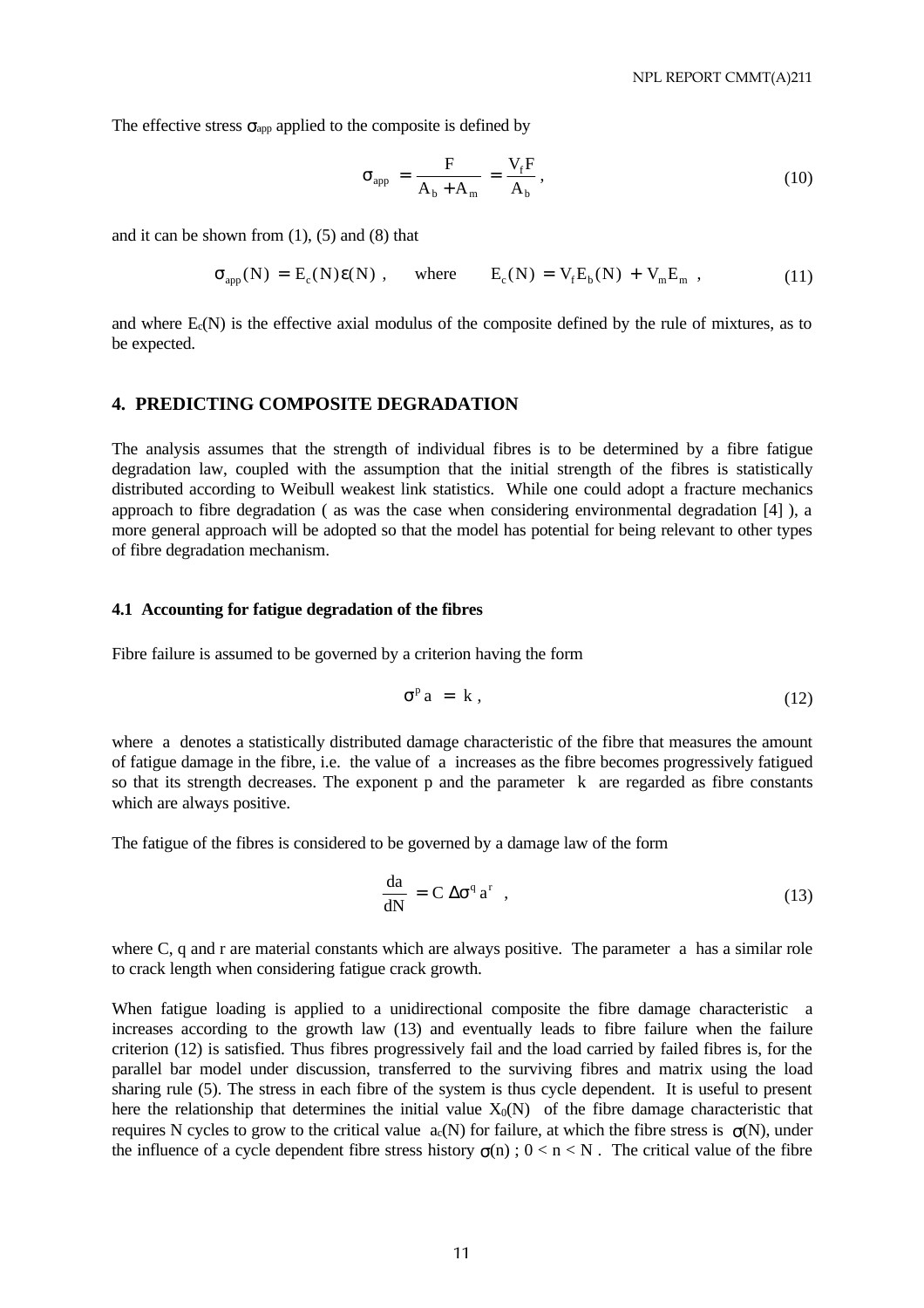damage characteristic after N cycles is predicted by (12) to be

$$
a_c(N) = \frac{k}{\sigma^P(N)} \tag{14}
$$

and it can be shown on integrating (13) between the limits  $X_0(N)$  and  $a_c(N)$  that

$$
X_0(N) = k \left[ \sigma^{p(r-1)}(N) + (r-1) \lambda \int_0^N \sigma^q(n) dn \right]_1^{\frac{1}{1-r}}, \qquad (15)
$$

where

$$
\lambda = C(1 - R)^{q} k^{r-1} . \tag{16}
$$

On using (12) it follows from (15) that the initial strength  $\sigma_i(N)$  of the fibres, that fail after N cycles when their stress is  $\sigma(N)$ , is given by 1

$$
\sigma_{i}(N) = \left[\sigma^{p(r-1)}(N) + (r-1)\lambda \int_{0}^{N} \sigma^{q}(n)dn\right]^{\frac{1}{p(r-1)}}.
$$
 (17)

The cross-sectional area of the sample of unidirectional composite is assumed to be large enough for there to be a very large number of fibres. It can then be assumed that the bundle of fibres used in the parallel bar model contains every possible fibre strength that can arise in the statistical distribution.

It is assumed that the strength distribution of the fibres is given by the two parameter Weibull distribution [5] so that, for a large bundle of  $P_0$  fibres, the expected number of fibres P surviving when the stress in each fibre is  $\sigma$  is given by

$$
P = P_0 \exp\left[-\left(\frac{\sigma}{\sigma_0}\right)^m\right],
$$
\n(18)

where m is the Weibull exponent and  $\sigma_0$  is a scaling parameter that will depend on the length of the composite.

It is useful now to indicate how the values of the parameters p, q and r would be selected if fibre degradation was governed by a fracture mechanics mechanism. In relation (12) defining the fibre failure condition the value of  $p = 2$ , and the parameter k is proportional to the square of the fracture toughness of the fibre material. In the damage growth law (13), the value of  $q = 2r$  so that the relation may be written in the form of a fatigue crack growth law as follows

$$
\frac{da}{dN} = C (\Delta \sigma^2 a)^r .
$$

The damage growth law then has exactly the same form as the well known Paris fatigue crack growth relationship.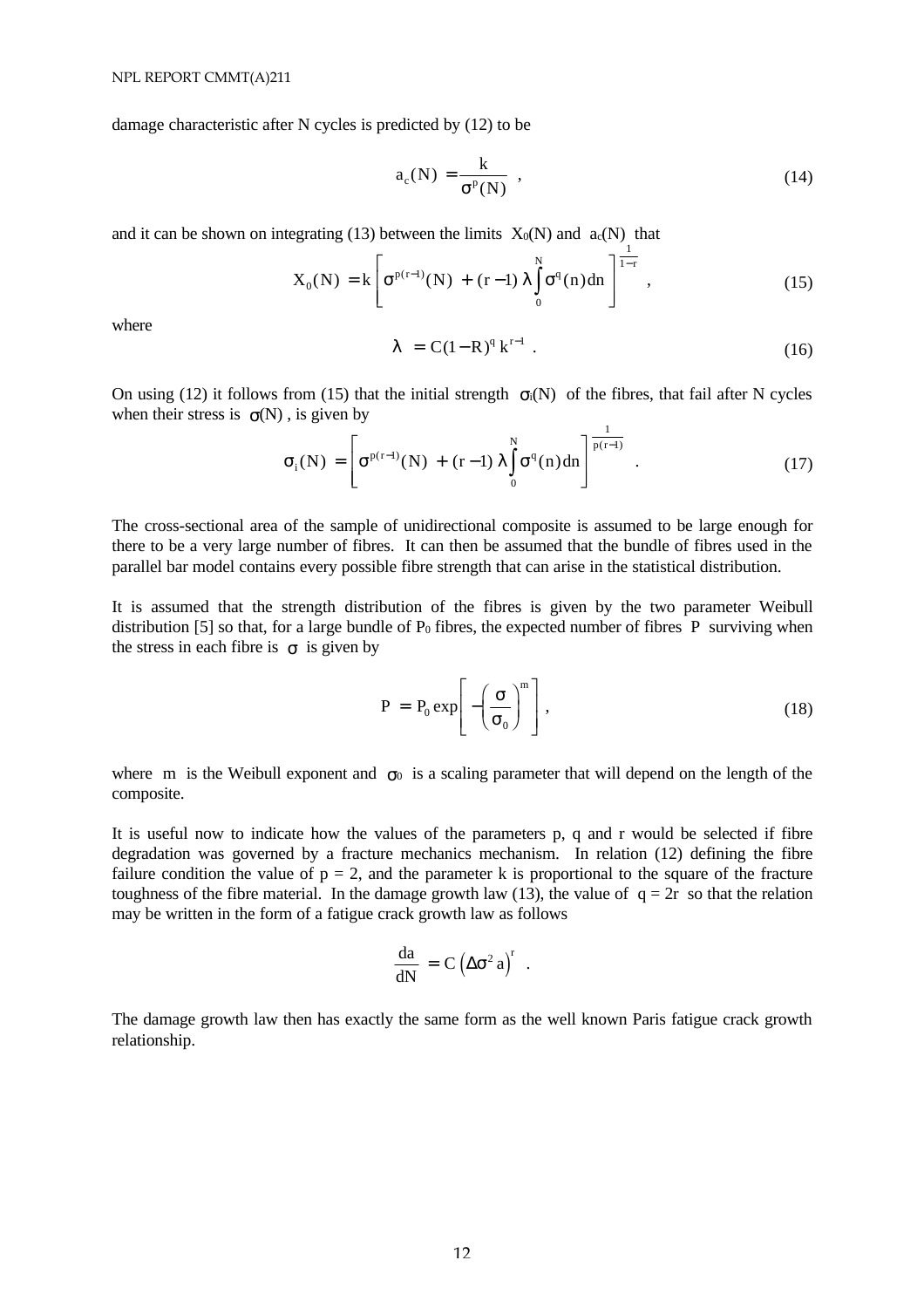#### **4.2 Prediction of static strength**

It is useful to use the parallel bar model to investigate the prediction of the static strength of a unidirectional composite, as in previous work that considered the effects of environmental degradation [4]. When using (18) in conjunction with (5) it is easily shown that the total load carried by the composite, when the stress in the surviving fibres has the value  $\sigma$ , is given by

$$
\hat{F} = \hat{\sigma} \left[ \alpha + e^{-\hat{\sigma}^m} \right], \qquad (19)
$$

where  $\alpha$  is defined by (6), and where  $\hat{F}$  and  $\hat{\sigma}$  are a dimensionless normalised load and stress respectively defined by

$$
\hat{F} = \frac{F}{P_0 \sigma_0 A} , \qquad \hat{\sigma} = \frac{\sigma}{\sigma_0} .
$$
 (20)

The static strength of the composite is determined from the maximum value  $F_{\text{max}}$  of the load that can be carried by the composite. The maximum load occurs when  $\hat{F}$  has a local maximum when plotted as a function of  $\hat{\sigma}$ . The maximum fibre stress  $\sigma_{\text{max}}$  satisfies the transcendental equation

$$
m\hat{\sigma}_{\text{max}}^{\text{m}} = 1 + \alpha e^{\hat{\sigma}_{\text{max}}^{\text{m}}}. \qquad (21)
$$

The corresponding maximum load is then obtained using

$$
\frac{F_{\text{max}}}{P_0 \sigma_0 A} = \hat{F}_{\text{max}} = \hat{\sigma}_{\text{max}} \left[ \alpha + e^{-\hat{\sigma}_{\text{max}}^m} \right] = \alpha \frac{m \hat{\sigma}_{\text{max}}^{m+1}}{m \hat{\sigma}_{\text{max}}^m - 1} , \qquad (22)
$$

which is consistent with the known result for a loose bundle [2] when the limit  $\alpha \rightarrow 0$  is taken and identical to the result derived when developing a model for the environmental degradation of a unidirectional composite [4]. The static strength of the composite is simply  $V_f \sigma_0 \hat{F}_{max}$ .

The equation (21) governing the maximum fibre stress does not always have a solution as seen by examining the form of the LHS and RHS of (21). On setting  $x = \hat{\sigma}_{max}^{m}$ , the critical conditions defining the limit of solutions to (21) may be written

$$
mx = 1 + \alpha e^x , \qquad m = \alpha e^x . \qquad (23)
$$

These conditions correspond to the touching of the curves  $y = mx - 1$  and  $y = \alpha e^x$ . It is easily seen that the critical condition occurs when

$$
x = \ln \frac{m}{\alpha} = \frac{1+m}{m} \quad . \tag{24}
$$

It is concluded that the equation (21) has a solution only if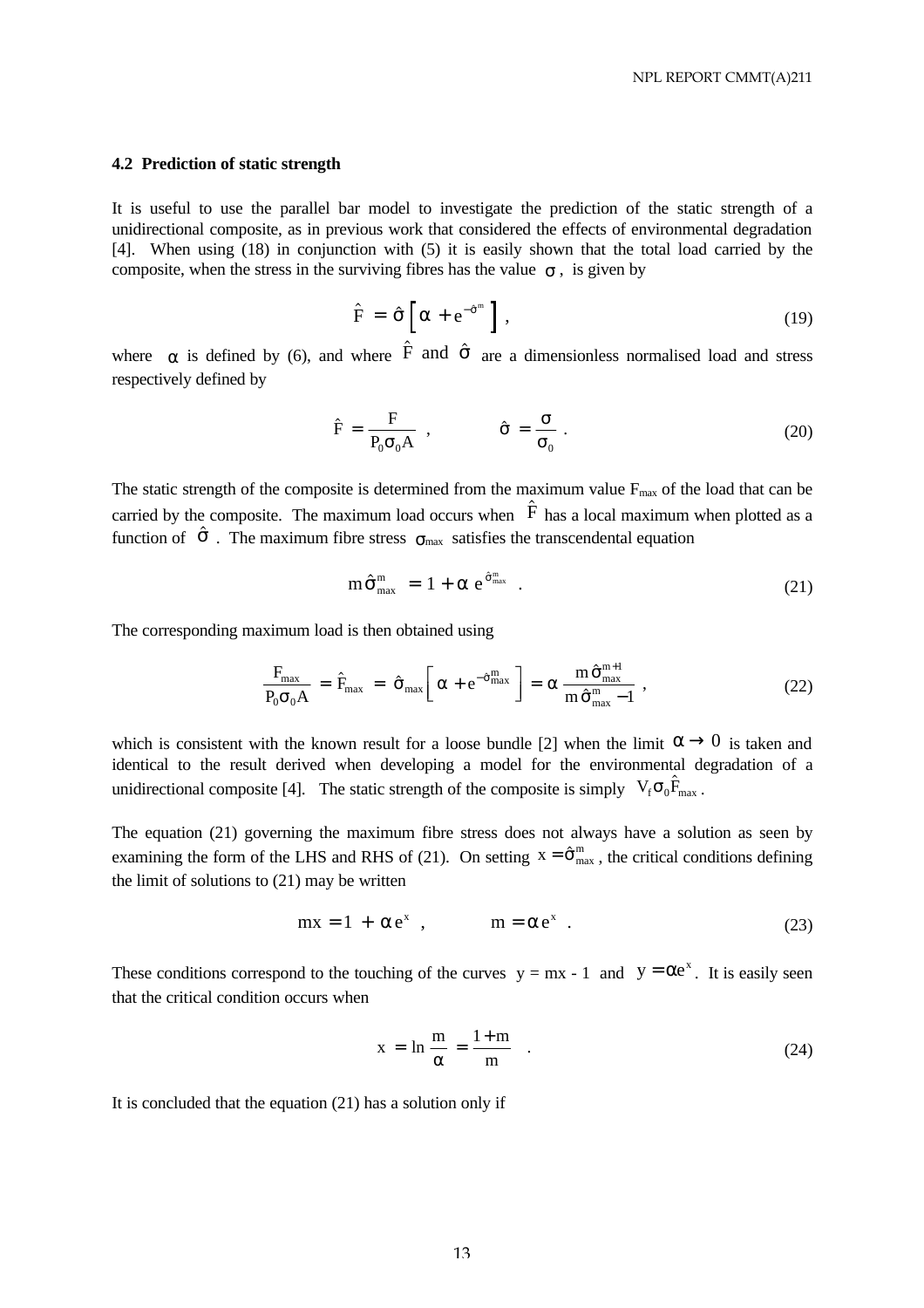NPL REPORT CMMT(A)211

$$
\alpha \, < \, m \, e^{-\left(1 + \frac{1}{m}\right)} \tag{25}
$$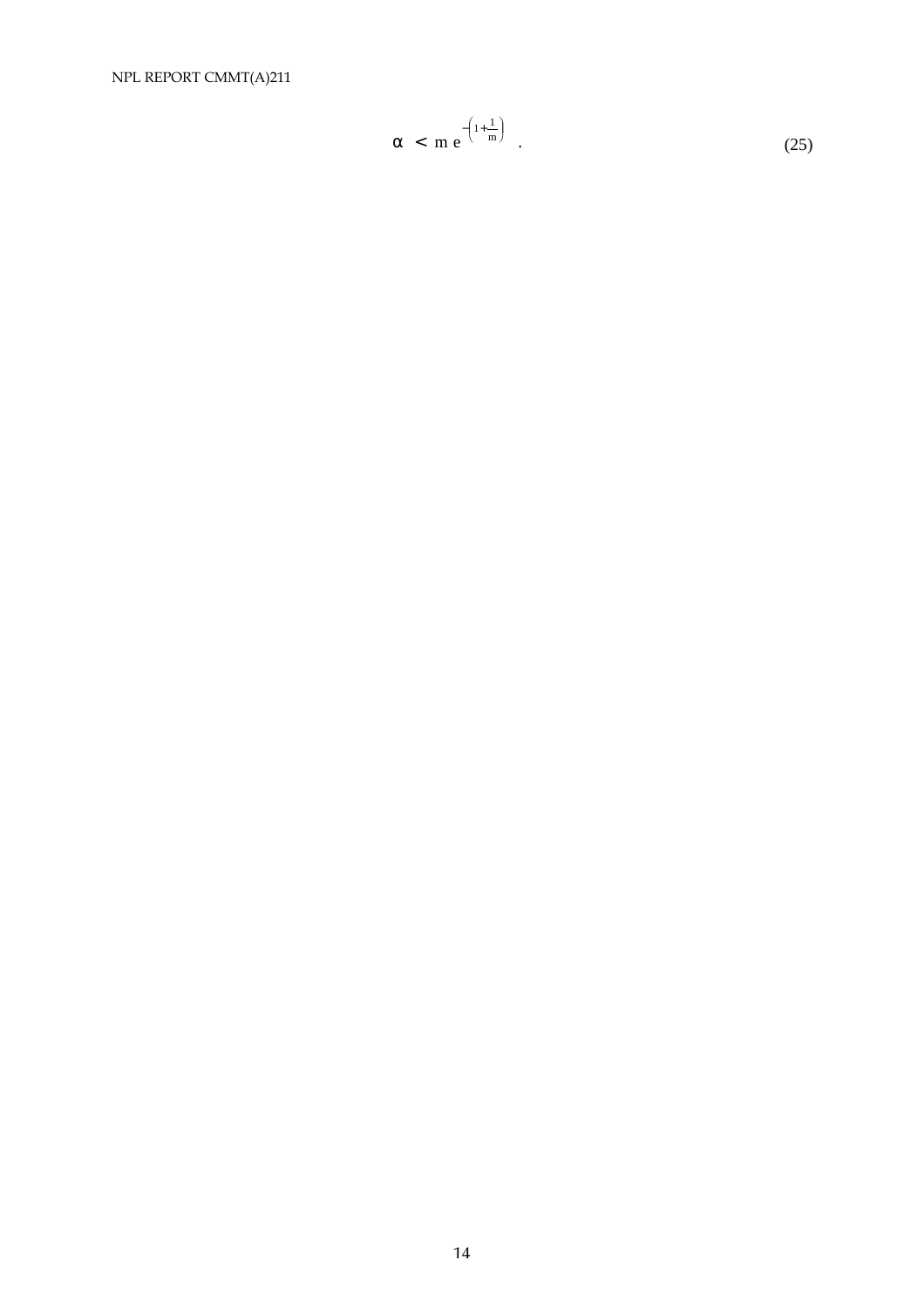If this condition is not satisfied then it is deduced that the fibres progressively fail until there is just one surviving fibre which will then fail, i.e. the bundle does not suddenly collapse. The value of the Weibull modulus m for fibres of interest is usually such that the condition (25) is satisfied so that bundle collapse is always expected in practice.

#### **4.3 Case of fatigue resistant fibres**

It is useful here to discuss the case where fibres are highly resistant to fatigue damage. For such cases (e.g. unidirectional carbon fibre composites) the unidirectional composite fails as a result of extensive progressive damage to the matrix and fibre/matrix interfaces leading to increasing stress on the fibres until the bundle of fibres fails statically. The mechanism assumes that the matrix becomes so degraded as a result of fatigue loading that it can no longer support any load. The load carried by the matrix when it is undamaged is progressively transferred to the fibres which acts as a loose bundle causing them to fail if the applied load is large enough.

It is first useful to consider the maximum load that can be supported by the bundle formed from the fibres in the composite without the matrix, thus simulating the effective state of the matrix in the composite following prolonged fatigue loading. It follows from (6) and (22), on setting  $E_m = 0$  and  $\alpha = 0$ , that the maximum load that can be applied to the fibres in the composite without any matrix is given by  $F_{\text{max}}^{\text{b}}$  where

$$
\frac{F_{\text{max}}^{\text{b}}}{P_0\sigma_0A} \,=\, \hat{F}_{\text{max}}^{\text{b}} \,=\, \hat{\sigma}_{\text{max}}^{\text{b}}e^{-\left(\hat{\sigma}_{\text{max}}^{\text{b}}\right)^m} \enspace.
$$

Fig.2 shows the dependence on the parameter  $\alpha$  of the normalised maximum load  $\hat{F}^b_{\text{max}}$ , for three values of the Weibull parameter m. It is seen that the normalised maximum load is found to be an almost linear increasing function of  $\alpha$  for all values of the Weibull modulus.



 *Fig.2 : Dependence of static strength on a and the Weibull exponent.*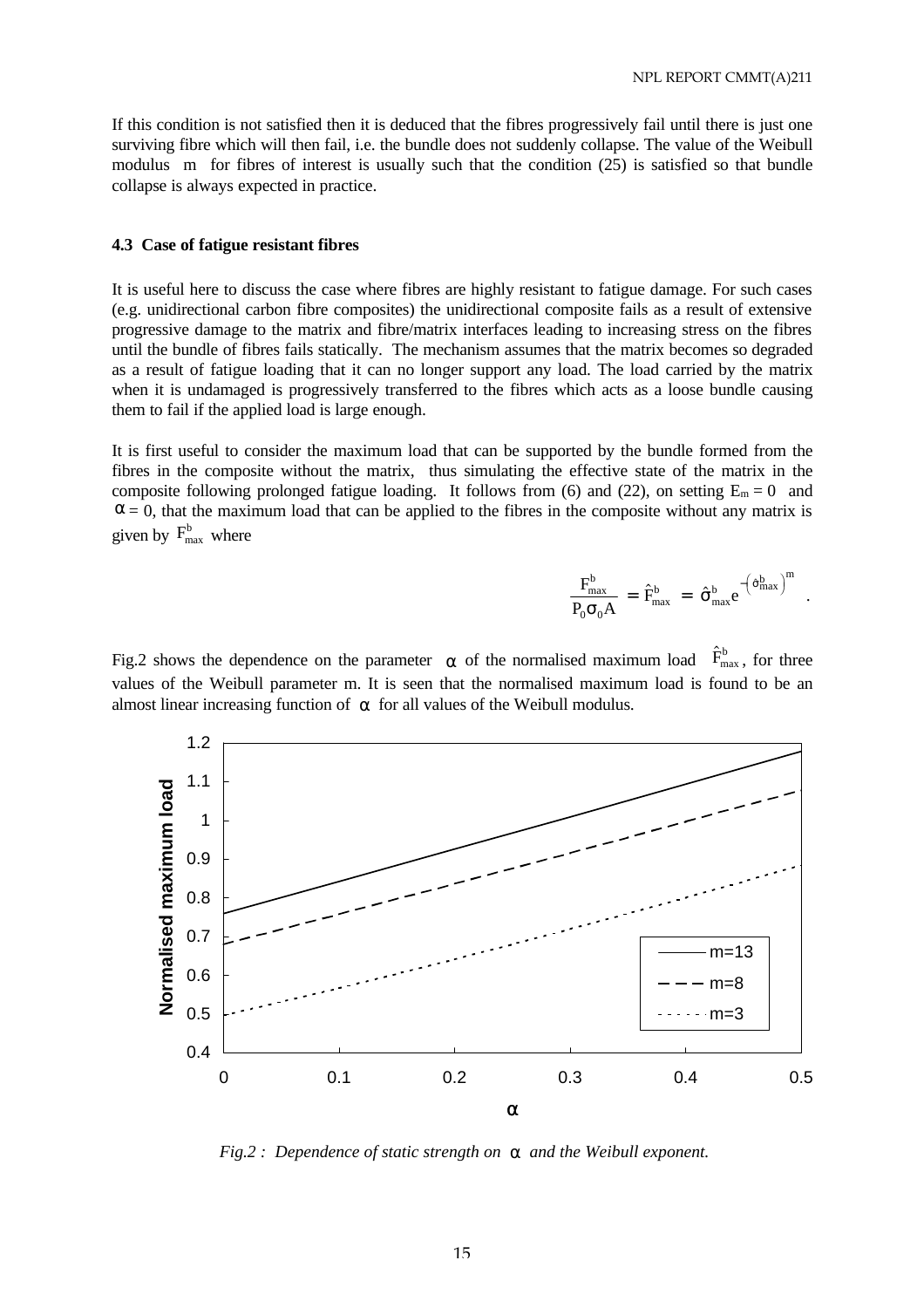Based on the values shown in Table 1 for typical fibre and matrix properties of carbon fibre epoxy composites, the parameter  $\alpha$  has values which are of the order of 10<sup>-2</sup> whereas for glass fibre composites the values are of the order of  $3 \times 10^{-2}$ . When m = 8 the percentage difference in the predicted normalised maximum load, between a carbon fibre epoxy composite and a loose fibre bundle with the same number of fibres as the composite, is about 1.2%. For a glass epoxy composite the corresponding percentage difference is about 2.3%. Thus, there is a very small window of applied stress values where progressive matrix failure will lead to composite failure for the case when the fibres are resistant to fatigue degradation. The stress values for S-N data for such materials will be very close to their static strengths. Such behaviour is observed for carbon fibre epoxy composites and it is deduced that carbon fibres are resistant to fatigue damage. Such behaviour is not observed for glass fibre epoxy composites from which it may be deduced that glass fibres are not fatigue resistant. Glass fibres are known to have crack-like defects which can be expected to grow during fatigue loading causing a degradation of fibre properties.

| Material                    | Young's modulus (GPa) | Strain to failure (%) |
|-----------------------------|-----------------------|-----------------------|
|                             |                       |                       |
| E-glass fibre               | 76                    | 4.8                   |
| Torayca T300 carbon fibre   | 230                   | 1.5                   |
| Graphil 34-700 carbon fibre | 234                   | 1.9                   |
| Tenax HTA carbon fibre      | 238                   | 1.2                   |
| $913$ epoxy                 | 3.39                  |                       |
| $922$ epoxy                 | 4.05                  | 1.7                   |
| $924$ epoxy                 | 3.8                   | 2.4                   |
| 196 Crystic Polyester       | 3.8                   | 1.6                   |
| Dion 9100 Vinyl Ester       | 3.4                   |                       |

*Table 1 : Fibre and matrix properties*

No attempt is made to predict the matrix degradation arising prior to composite failure as the micromechanisms involved are exceedingly complex involving matrix cracking, interface debonding, interactions between matrix cracks and debonds, not to mention the local effects of the presence of fibres on micro-crack development during fatigue. The best approach for dealing with matrix degradation that seems tractable is to attempt data modelling where the results of experiments are used to determine the loss of matrix properties as a function of the number of fatigue cycles that have been executed. Such a development is beyond the scope of the current modelling activities.

# **4.4 Prediction of progressive damage**

After N stress cycles the fibres that survive in the composite are those whose initial strengths were greater than  $\sigma_i(N)$  defined by (17). It then follows from (18) that the expected number of surviving fibres P(N) after N cycles is given by

$$
\frac{P(N)}{P_0} = \hat{P}(N) = \exp\left[-\left(\frac{\sigma_i(N)}{\sigma_0}\right)^m\right].
$$
 (26)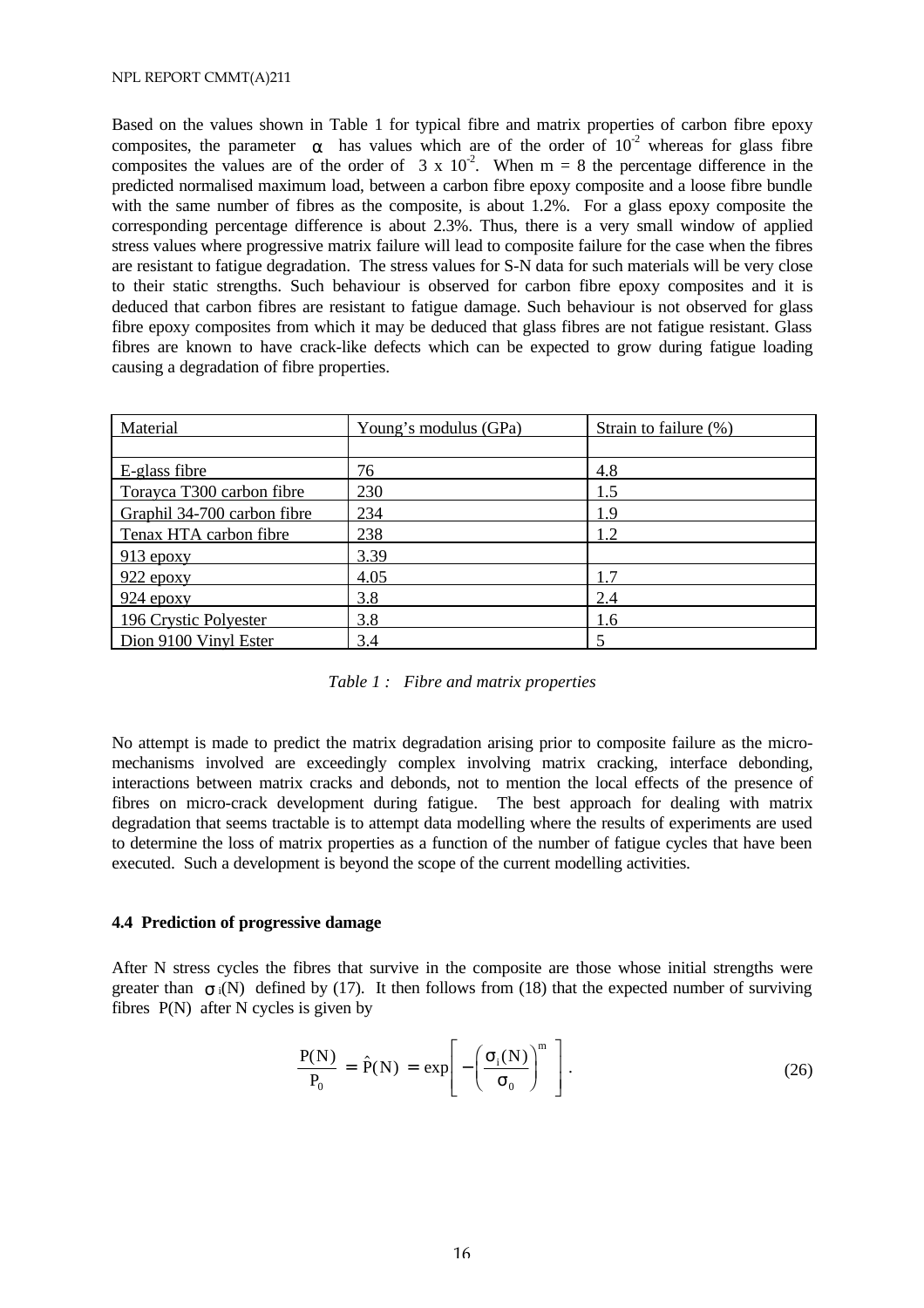On substituting (17) in (26)

$$
\left(\ln\frac{1}{\hat{P}(N)}\right)^{\frac{p(r-1)}{m}} = \hat{\sigma}^{p(r-1)}(N) + (r-1)\eta \int_{0}^{N} \hat{\sigma}^{q}(n)dn , \qquad (27)
$$

where

$$
\eta = \lambda \sigma_0^{q-p(r-1)} \quad , \tag{28}
$$

and where use has been made of the definitions (20), which when applied to the load sharing rule (5), lead to

$$
\hat{P}(N) = \frac{\hat{F}}{\hat{\sigma}(N)} - \alpha . \qquad (29)
$$

On substituting (29) into (27)

$$
\left(\ln\frac{\hat{\sigma}(N)}{\hat{F}-\alpha\hat{\sigma}(N)}\right)^{\frac{p(r-1)}{m}}=\hat{\sigma}^{p(r-1)}(N)+(r-1)\eta\int_{0}^{N}\hat{\sigma}^{q}(n) dn.
$$
\n(30)

On differentiating  $(30)$  with respect to N, the following differential equation governing the time dependence of the normalised fibre stress  $\hat{\sigma}(N)$  is obtained

$$
\left[\frac{1}{m}\frac{\hat{F}}{\hat{F}-\alpha\hat{\sigma}(N)}\left(\ln\frac{\hat{\sigma}(N)}{\hat{F}-\alpha\hat{\sigma}(N)}\right)^{\frac{p(r-1)}{m}-1}-\hat{\sigma}^{p(r-1)}(N)\right]\frac{d\hat{\sigma}(N)}{d(\eta N/p)}=\hat{\sigma}^{q+1}(N). \tag{31}
$$

This differential equation is solved by standard numerical techniques subject to the initial condition

$$
\hat{\sigma}(0) = s_0 \tag{32}
$$

where  $s_0$  is the solution of the transcendental equation

$$
\hat{F} = s_0 \left[ \alpha + e^{-s_0^m} \right], \qquad (33)
$$

corresponding to (19), that must be solved numerically.

### **4.5 Predicting the failure stress and number of cycles to failure**

The structure of the differential equation (31) is such that  $d\hat{\sigma}/dN \to \infty$  when  $\hat{\sigma}(N) \to \hat{\sigma}_f$  where

$$
\frac{1}{m} \frac{\hat{F}}{\hat{F} - \alpha \hat{\sigma}_f} \left( \ln \frac{\hat{\sigma}_f}{\hat{F} - \alpha \hat{\sigma}_f} \right) \frac{p(r-1)}{m} = \hat{\sigma}_f^{p(r-1)} . \tag{34}
$$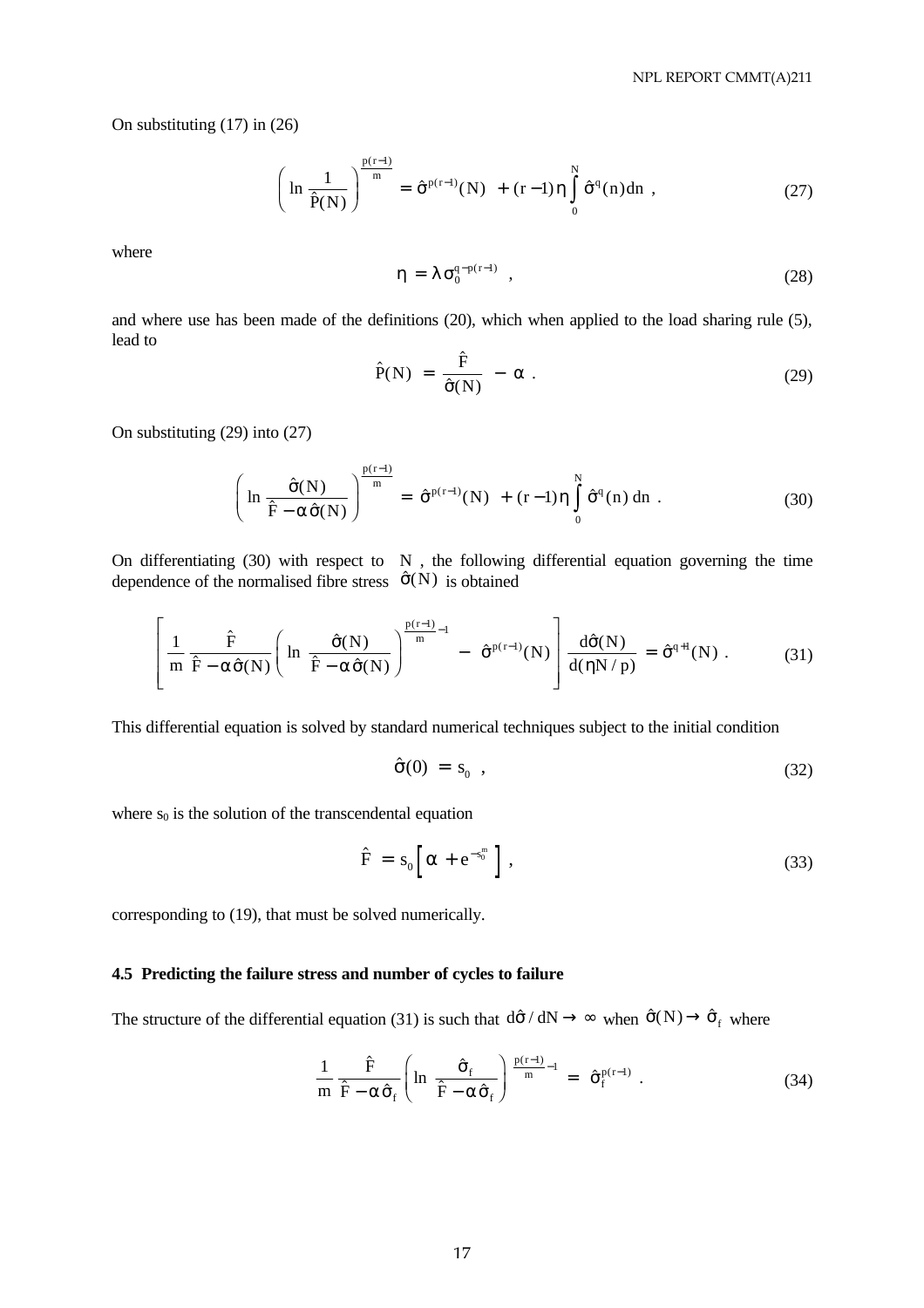The stress  $\hat{\sigma}_{f}$  in the surviving fibres when the composite fails can thus be determined using numerical methods without having to solve the differential equation (31). It should be noted that when  $\hat{F} = \hat{F}_{\text{max}}$  the solution of (34) is given by  $\hat{\sigma}_{f} = \hat{\sigma}_{\text{max}}$  where  $\hat{F}_{\text{max}}$  and  $\hat{\sigma}_{\text{max}}$  are given by (21) and  $(22)$ .

The transcendental equation (34), that usually must be solved numerically, involves the dimensionless loading parameter  $\hat{F}$  in a complicated way. It is useful to unravel the dependence on this parameter by using the load sharing rule (29) to express (34) in terms of  $\hat{P}_f$  the fraction of surviving fibres just before failure. The load sharing rule is first written at the point of failure in the form

$$
\hat{\sigma}_f = \frac{\hat{F}}{\hat{P}_f + \alpha} \,, \tag{35}
$$

and then the relation (34) reduces to the form

$$
\hat{F}^{p(r-1)} = \frac{1}{m} \frac{\left(\hat{P}_f + \alpha\right)^{p(r-1)+1}}{\hat{P}_f} \left(\ln \frac{1}{\hat{P}_f}\right)^{\frac{p(r-1)}{m}-1} . \tag{36}
$$

Having solved (36) numerically to find the value of  $\hat{P}_f$ , the corresponding value  $\hat{\sigma}_f$  for the fibre stress at the point of failure is given using (35). The number of cycles to failure  $N_f$  can be predicted only by solving the differential equation (31) in the normalised stress range  $s_0 \leq \hat{\sigma}(N) \leq \hat{\sigma}_f$ .

### **4.6 Predicting residual strength**

A key requirement concerning the effects of fatigue loading on composite degradation is the prediction of the cycle dependence of the residual strength of a composite. This has already been considered for the case of a bundle of loose fibres [3], and for a unidirectional composite subject to environmental degradation [4]. The objective now is to show how the residual strength of a unidirectional composite with weak interfaces can be predicted. After N stress cycles have elapsed where the maximum and minimum loads are fixed, the load is instantaneously increased until the composite fails catastrophically. Just before the load is suddenly increased the stress in the surviving fibres has the value  $\sigma(N)$  and at any stage during the subsequent instantaneous load increase the value of the stress in the fibres is denoted by s . When the fibre stress has the value s the critical value of the fibre damage characteristic has the following value specified by (12)

$$
a_c^* = \frac{k}{s^p} \tag{37}
$$

It is necessary to calculate the original value  $X^*$  of the critical fibre damage characteristic using (12) and (13). It is easily shown that

$$
\left(X^*\right)^{1-r} = \left(a_c^*\right)^{1-r} + C(1-R)^q(r-1) \int_0^N \sigma^q(n) \, dn \tag{38}
$$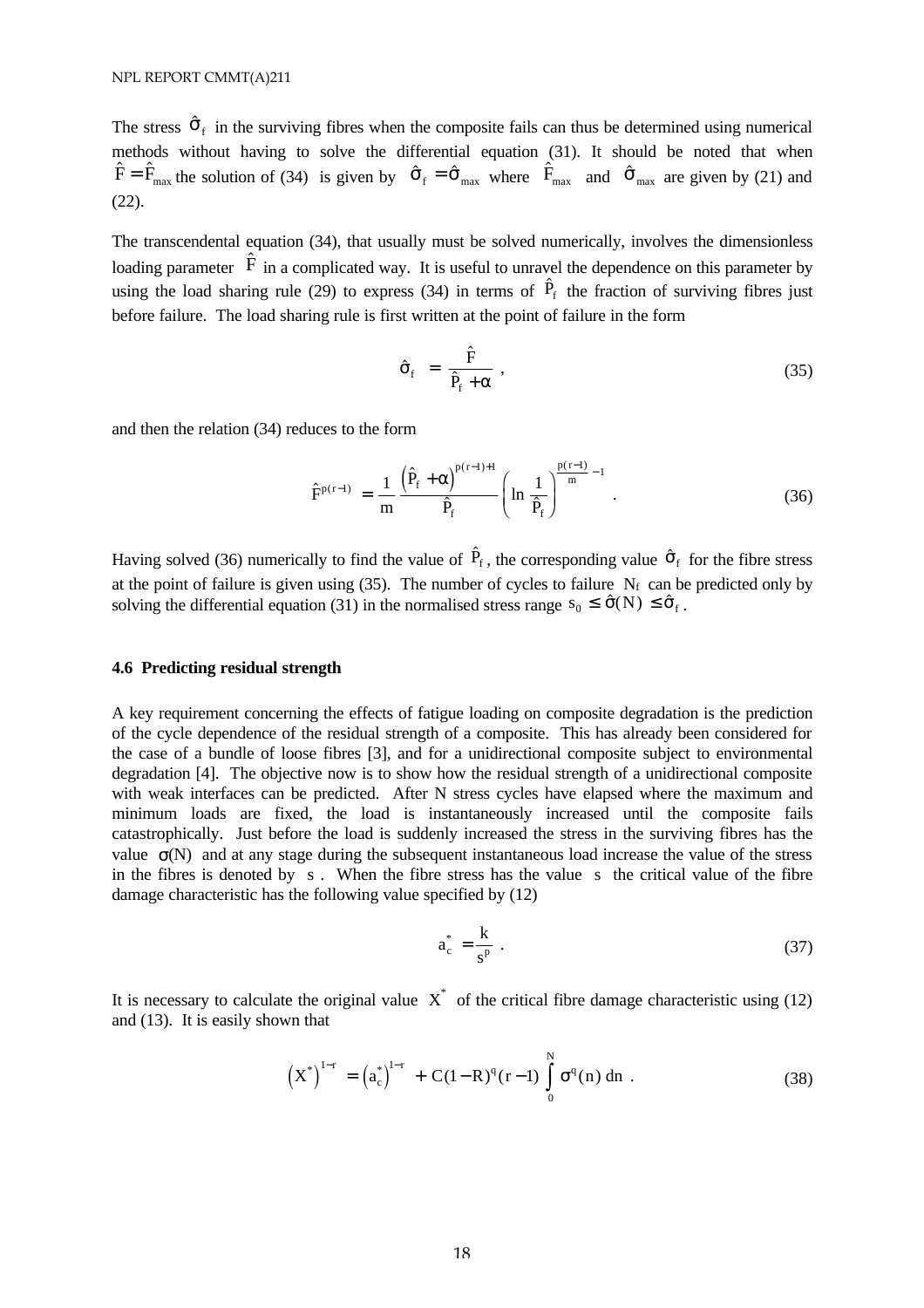On using (12) the initial strength of the fibres, that are critical after N fatigue cycles have been executed and the fibre stress has the value s during subsequent instantaneous loading, is denoted by s<sub>i</sub> and is obtained from the following relation derived from (38)

$$
\hat{s}_i^{p(r-1)} = \hat{s}^{p(r-1)} + (r-1)\eta \int_0^N \hat{\sigma}^q(n) \,dn \tag{39}
$$

where use has been made of (16) and (28), and where

$$
\hat{s}_i = \frac{s_i}{\sigma_0} , \qquad \hat{s} = \frac{s}{\sigma_0} . \tag{40}
$$

On using (30) the relation (39) may be written in the form

$$
\hat{s}_i^{p(r-1)} = \hat{s}^{p(r-1)} - K(N) , \qquad (41)
$$

where

$$
K(N) = \hat{\sigma}^{p(r-1)}(N) - \left(\ln \frac{\hat{\sigma}(N)}{\hat{F} - \alpha \hat{\sigma}(N)}\right)^{\frac{p(r-1)}{m}} . \tag{42}
$$

The load applied to the composite  $F_s$ , when the fibre stress has the value s, is obtained from (20) and (29) so that

$$
\frac{F_s}{P_0 \sigma_0 A} = \hat{F}_s = \hat{s} \left[ \alpha + \hat{P}_s \right], \qquad (43)
$$

where  $\hat{F}_s$  is the normalised applied load and where  $\hat{P}_s$  is the normalised number of surviving fibres when the load on the composite is such that the fibre stress has the value s. It follows from (18) that

$$
\hat{P}_s = e^{-\hat{s}_i^m} \tag{44}
$$

On substituting in (43) the following expression is derived for the normalised load applied to the composite during a residual strength test

$$
\hat{F}_s = \hat{s} \left[ \alpha + e^{-\hat{s}_i^m} \right]. \tag{45}
$$

The residual strength  $S(N)$  of the composite after N stress cycles is the maximum value of  $F_s$  when s is varied, or alternatively the maximum value of  $\hat{F}_s$  when  $\hat{s}$  is varied. Noting that K(N) is independent of  $\hat{s}$ , the maximum value of  $\hat{F}_s$  occurs when  $\hat{s}_i = x(N)$  which satisfies the transcendental equation which must be solved numerically to determine the value of  $x(N)$ 

$$
1 + \alpha e^{x^{m}(N)} = m x^{m}(N) \left( 1 + \frac{K(N)}{x^{p(r-1)}(N)} \right).
$$
 (46)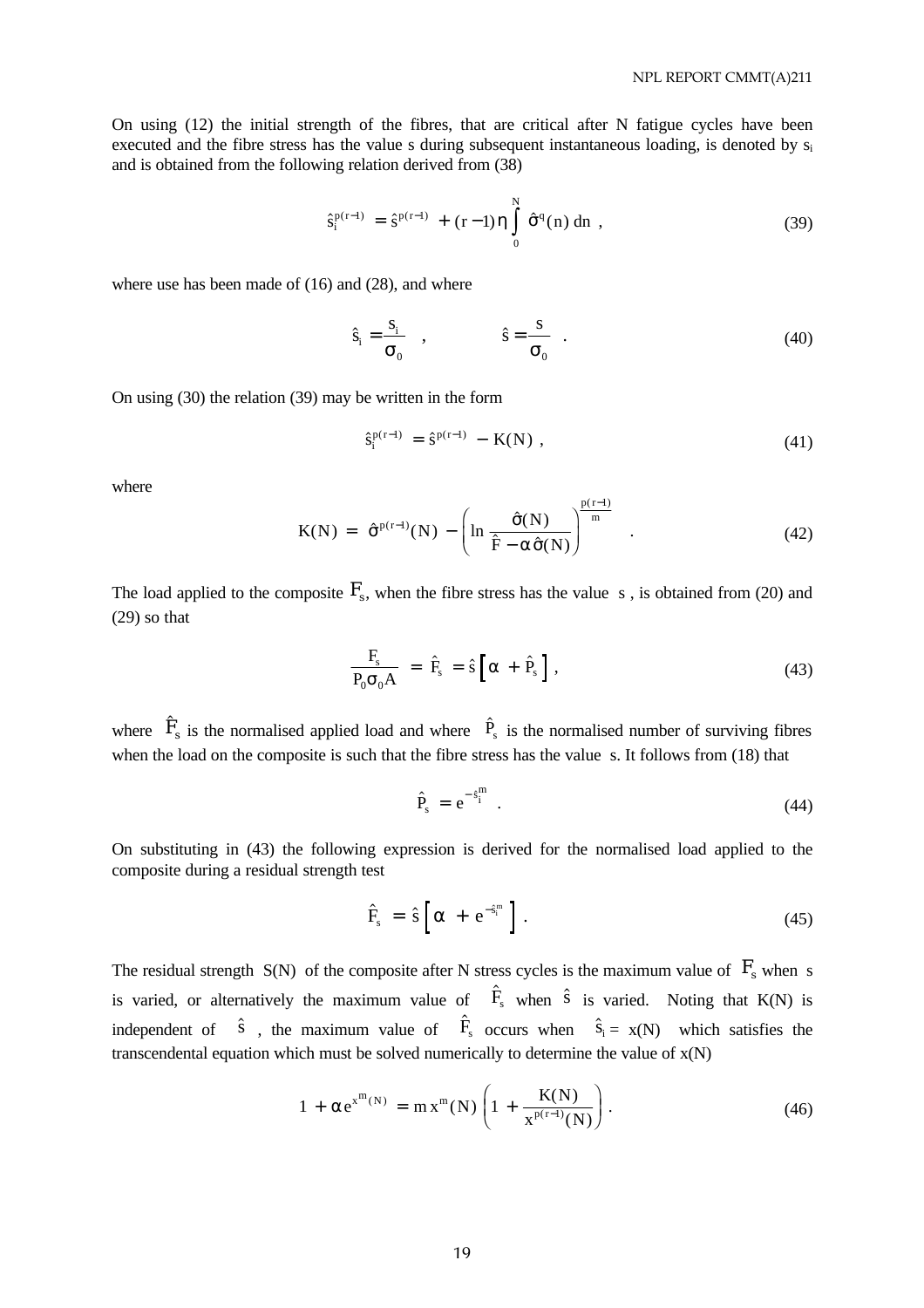On using (41) the stress  $\sigma_{\text{max}}(N)$  in the surviving fibres just before the composite fails during a residual strength test is obtained by substituting the solution  $x(N)$  of (46) into the following relation

$$
\frac{\sigma_{\max}(N)}{\sigma_0} = \left[ x^{p(r-1)}(N) + K(N) \right]^{\frac{1}{p(r-1)}} = \hat{\sigma}_{\max}(N). \tag{47}
$$

It then follows from  $(41)$  and  $(45)$  that the residual strength of the composite  $S(t)$  is obtained using

$$
\frac{S(N)}{\sigma_0} = \hat{\sigma}_{\text{max}}(N) \left[ \alpha + e^{-x^m(N)} \right] = \hat{S}(N) . \qquad (48)
$$

When N = 0 it can be shown using (39) that  $\hat{s}_i = \hat{s}$  so that K(0) = 0 in which case the transcendental equation (46) reduces to the form (21) which needs to be solved when calculating the static strength of the composite.

### **5. PRELIMINARY RESULTS**

In order to assess the properties of the fatigue model some preliminary predictions have been made to illustrate the principal characteristics. There are seven parameters that need to be specified in order to obtain preliminary predictions that illustrate the characteristics of the fatigue model. The first is the Weibull exponent m characterising the strength distribution of the fibres before fatigue loading commences. This parameter, which often has values in the range 4 - 8, appears in the relation (18) defining the expected number of fibre failures for a given fibre stress. Preliminary predictions will assume that  $m = 8$ . The value of m is usually obtained from single fibre strength tests. The second parameter p appearing in the fibre failure criterion is taken to have the value  $p = 2$  so that the failure criterion is then consistent with fracture mechanics. The third parameter is the exponent q appearing in the fibre degradation law (13). This parameter is taken to have the value  $q = 12$  which is seen below to lead to the situation where there is only a very gradual reduction in the residual strength during most of the test. Near to failure the residual strength decreases rapidly as fatigue loading proceeds. The fourth parameter is the exponent r that also appears in the fibre degradation law. The value  $r = 6$  is selected so that the fibre degradation law is corresponds in form to the well known form of fatigue growth law based on the stress range intensity factor. The fifth parameter  $\alpha$ , defined by (6), takes account of the properties of the fibre and matrix, and also of the volume fraction.

Predictions will be made for the value  $\alpha$  = 0.03 which is a value representative of glass fibre composites. When  $\alpha = 0$  the composite is being modelled in exactly the same way as a bundle of loose fibres. The sixth parameter that needs to be specified is the level of loading applied to the composite. The model assumes that the ratio  $F/F_{\text{max}}$  is given where F is the axial maximum load applied to the composite during fatigue, and where  $F_{\text{max}}$  is the maximum load that can be supported by the composite before exposure to fatigue loading. The value of the ratio  $F/F_{\text{max}}$  always lies in the range  $0 \rightarrow 1$ . The seventh and final parameter is the fatigue ratio R which is taken as zero for the predictions indicating that the minimum applied stress during a fatigue cycle is zero.

The Euler/Richardson solution technique [6] is used to solve the differential equation (31) where the parameter  $\eta N / p$  is regarded as the unknown function of  $\hat{\sigma}$  of the differential equation. The initial condition is specified by (32) and (33) and the range  $S_0 \leq \hat{\sigma} \leq \hat{\sigma}_f$  is subdivided into 1000 equal intervals when solving the differential equation. The upper bound  $\hat{\sigma}_{f}$  is determined by the relations (35) and (36).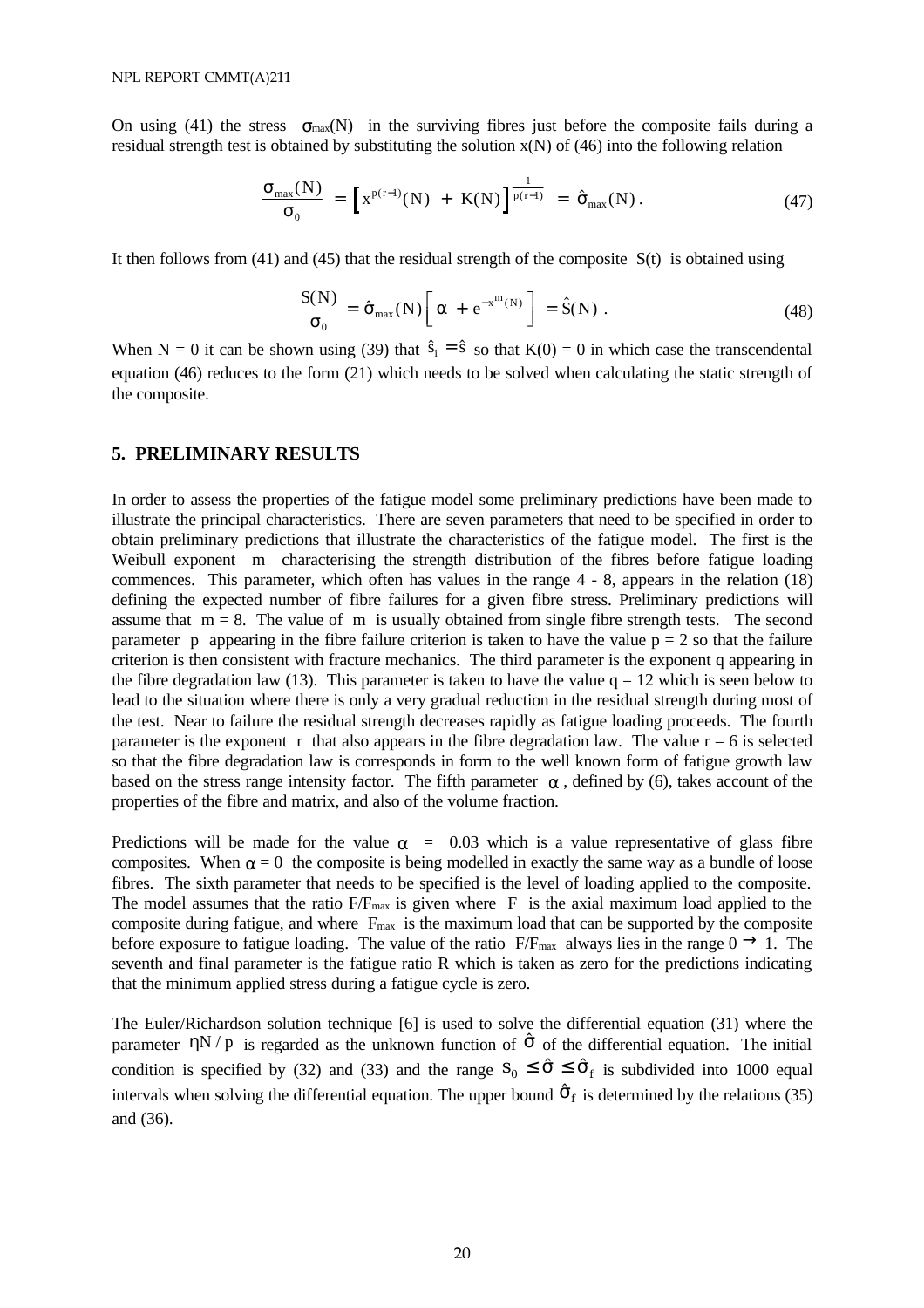Fig.3 shows the dependence of the normalised stress  $\sigma/\sigma_0$  in the fibres as a function of the number of fatigue cycles N, where  $N_f$  is the number of cycles to failure. The results are for the case when  $F/F_{max}$ = 0.6 and for two values  $\alpha$  = 0 and  $\alpha$  = 0.03. It is seen that progressive fibre failure resulting from fatigue loading leads to an increase in the stress of the surviving fibres. The rate of increase of fibre stress is seen to tend to infinity as the failure point is approached. For the parameters chosen for the prediction, the effect of the matrix on fibre stress profile is very small. This means that the composite is behaving as a loose bundle of fibres where the matrix is ignored.



 *Fig.3 : Prediction of the fibre stress as a function of cycles when a = 0, 0.03 for the case*   $F/F_{max} = 0$ ,  $p = 2$ ,  $q = 12$ ,  $r = 6$  and  $R = 0$ .

Fig.4 shows the results of predicting both the S-N curve (shown as a thick black line), and the residual strength curves as a function of the number of fatigue cycles that have been executed at the point where the residual strength was estimated. The abscissa is a logarithmic scale which indicates only the decades over which the results are obtained. Exactly the same shape of curve would be obtained if the results were plotted as a function of log<sub>10</sub>N. The residual strength curves are seen to depend on the value of  $F/F_{\text{max}}$  chosen when carrying out the N fatigue cycle before the residual strength test is carried out. It should be noted that the residual strength curves all terminate at the S-N curve, as they should since at the last point the additional stress needed to cause failure in a residual strength test is zero, i.e. the residual strength is the value given by the S-N curve.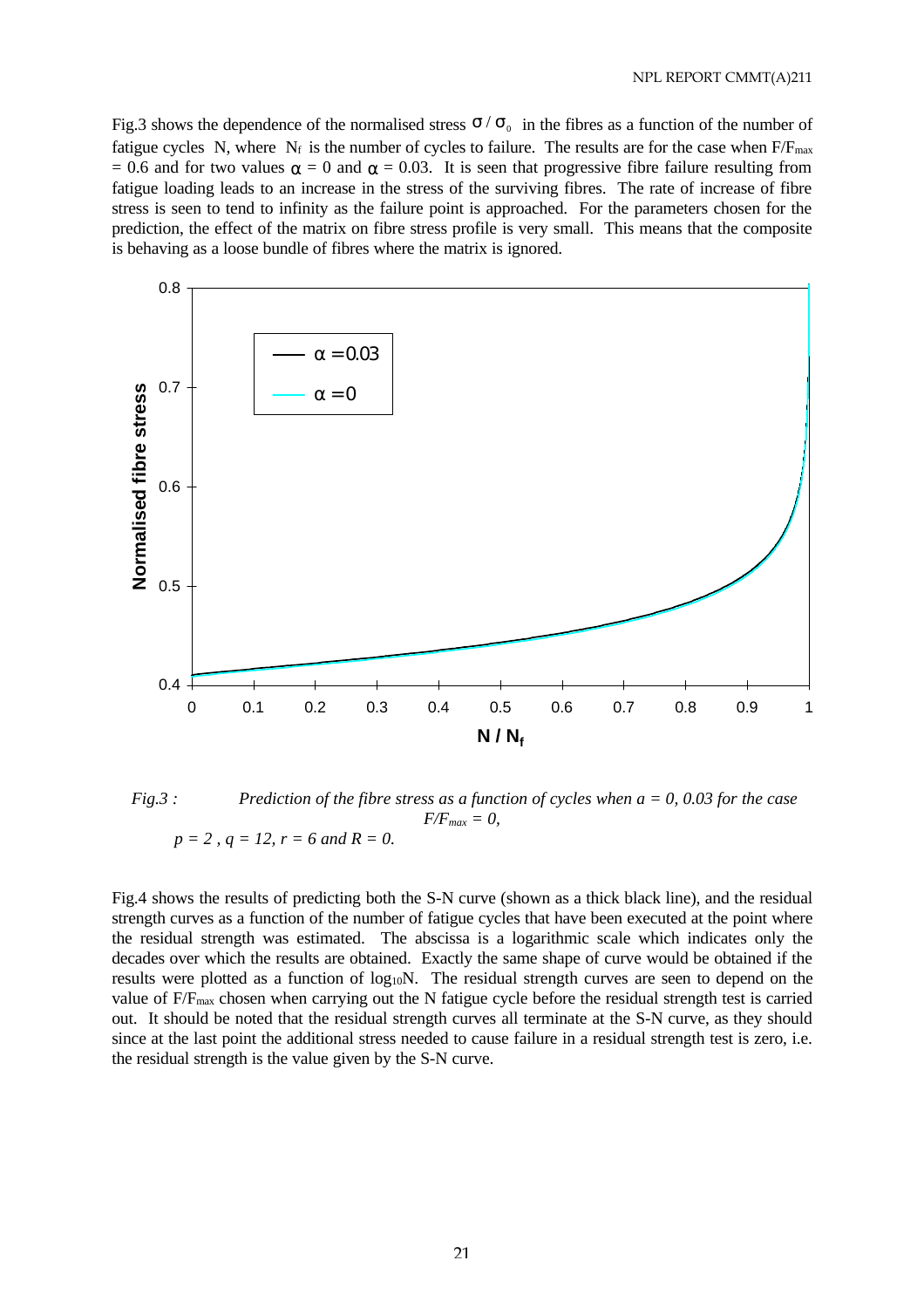

*Fig.4 : Prediction of S-N curve and residual strength for the case*  $p = 2$ *,*  $q = 12$ *,*  $r = 6$ *,*  $\mathbf{a} = 0.03$ *and*  $R = 0$ .

Results, corresponding to those in Fig.4 where  $\alpha$  = 0.03 typical of glass fibre composites, have also been generated for the case  $\alpha = 0$  which is assuming that the matrix effect is negligible. The S-N curve differs very little indeed from that shown in Fig. . The differences in the predicted normalised lives is between 0.6% and 0.8%. The percentage difference will be even smaller for carbon fibre composites. This means that when fatigue life data and residual strength data are plotted as shown in Fig.4, such that the ordinate is the ratio  $F/F_{max}$  which is identical to the applied stress divided by the static strength, the results are virtually independent of the properties of the matrix. In other words the same data could be obtained by testing a bundle of loose fibres to predict the S-N curve and the residual strength curve. This results is emphasising the fact that the fatigue model presented assumes that fatigue performance is dominated by the behaviour of the fibres. A similar conclusion was reached when modelling the environmental degradation of a unidirectional composite [4].

# **6. DISCUSSION & CONCLUSIONS**

From the work carried out in the project, it is clear that the development of a universal validated model of fatigue damage in a unidirectional composite is an exceedingly difficult task, if not impossible. It appears that models will have to be tailored to specific situations, and that a specific model may not be able to predict its own range of validity. The validation of models through comparison of predictions with experimental results is also very difficult as the conditions relating to the failure of testpieces do not usually correspond to the definition of failure assumed in the model. In this report a specific model has been developed that is based on the concept of damage development in fibres. For such a model the predicted results can be expected to be fibre dominated, and this has been found to be the case from preliminary predictions.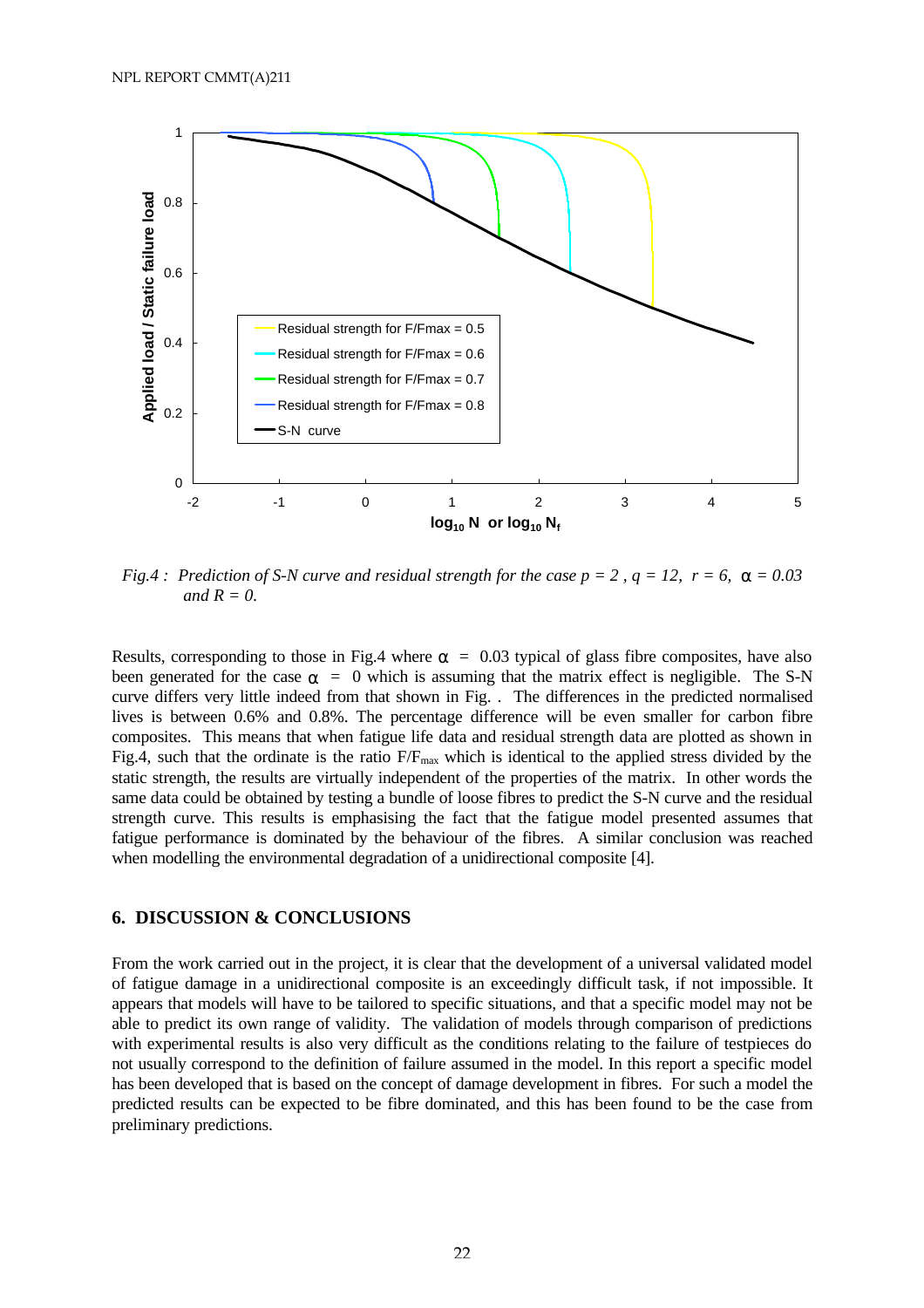One conclusion to be drawn from the preliminary results presented in this report, is that the cycle dependence of the axial properties of a unidirectional fibre reinforced composite subject to fatigue loading can be predicted using a parallel bar model of the composite where interface bonding is neglected. The model can also be used to predict the cycle dependence of the residual strength of the composite. It has been shown that, when the residual strength of the composite is divided by its static strength, the resulting strength ratio is virtually independent of the matrix properties. It is concluded that the strength ratio for a unidirectional composite, where fibres are prone to fatigue damage, is predictable from the static strength of the composite, and the cycle dependence of the residual strength of a bundle of loose fibres. A corollary to this is that the fatigue performance of unidirectional composites might be estimated experimentally from an examination of the fatigue behaviour of a bundle of loose fibres. There are experimental difficulties that would be encountered (e.g. gripping) but these are no more severe than those encountered when fatigue testing unidirectional composites using more conventional methods where it is required that the fatigue failure is not associated with the testpiece gripping mechanism, and that failure does not arise from an unrepresentatively large defect in the composite.

The modelling and validation difficulties encountered are a characteristic of the fact that a unidirectional composite is being considered where extremely complex damage modes contribute to the fatigue failure of the composite. The next stage of the project is concerned with the fatigue performance of cross-ply laminates. For this case matrix damage is more readily modelled as it usually first occurs in the form of micro-cracks in the  $90^{\circ}$  plies which then grow in size forming larger cracks which traverse the thickness of ply. Such cracks will then grow in the transverse direction until the edge of the laminate is reached i.e. the ply cracks are fully developed. A complication is the occurrence of delamination initiating from laminate edges or from fully developed transverse cracks. Fatigue damage may also occur in the  $0^{\circ}$  plies and the model developed in this report will be used for composites where fibre degradation due to fatigue is an important damage mechanism.

# **ACKNOWLEDGEMENT**

The report was prepared as part of the research undertaken for the Department of Trade and Industry funded project on "Composites Performance and Design - Life Assessment and Prediction".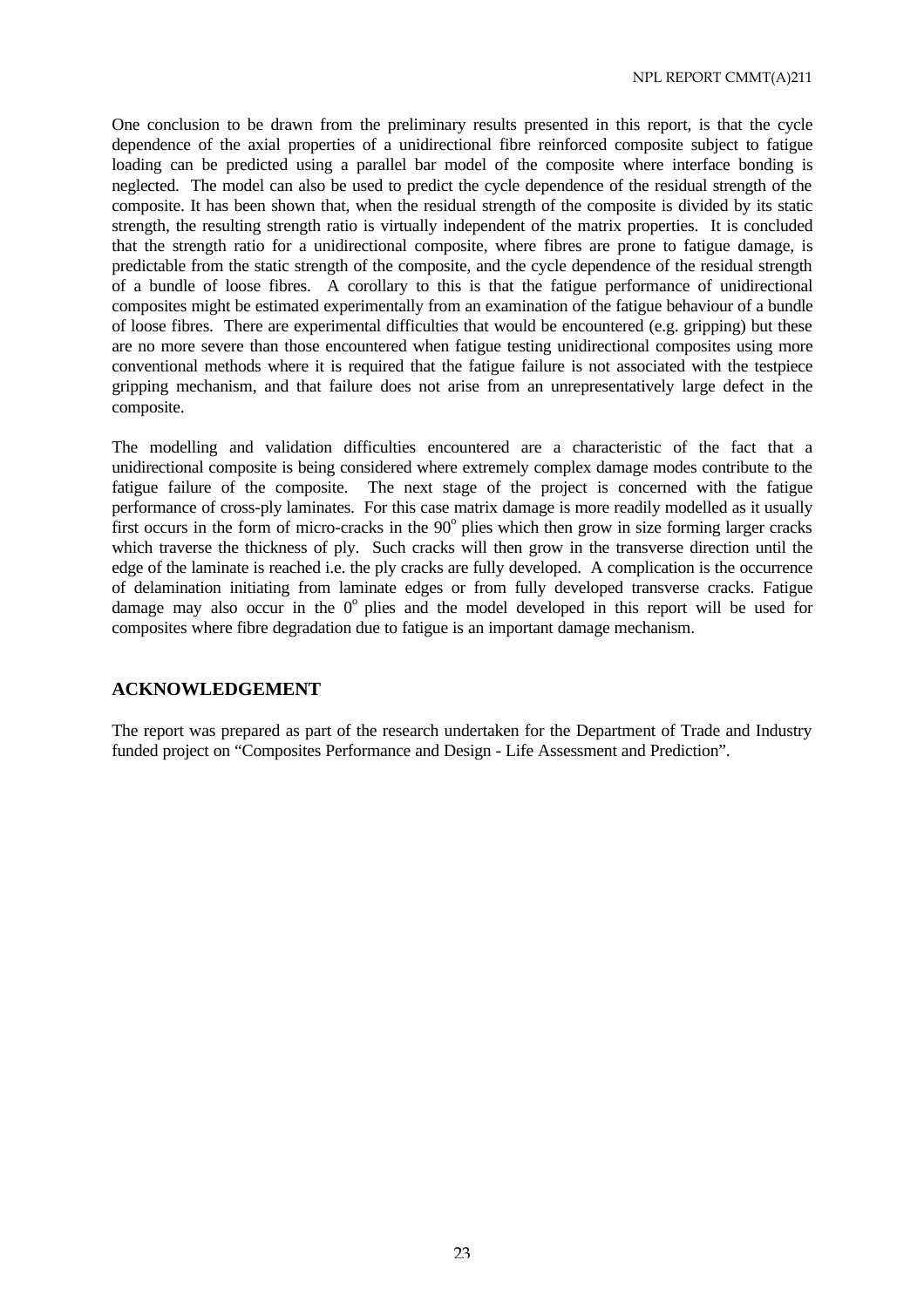# **REFERENCES**

- 1. Konur O. and Matthews, F.L., 'Effect of the properties of the constituents on the fatigue performance of composites : a review', Composites, **20**, (1989), 317-328.
- 2. Kelly A. and McCartney, L.N., 'Failure by stress corrosion of bundles of fibres', Proceedings of the Royal Society of London, **A374**, (1981), 475-489.
- 3. McCartney, L.N., 'Time dependent strength of large bundles of fibres loaded in corrosive environments', Fibre Science & Technology, **16**, (1982), 95-109.
- 4. McCartney, L.N., 'Model of composite degradation due to environmental damage', NPL Report CMMT(A)124, September 1998.
- 5. Weibull, W., 'A statistical distribution function of wide applicability', Journal of Applied Mechanics, **19**, (1951), 293-297.
- 6. Churchhouse, R.F., 'Handbook of Applicable Mathematics', Vol. 3 on 'Numerical Methods', series edited by W Ledermann, John Wiley and Sons, Chichester - New York - Brisbane - Toronto 1981, pp. 319-321.